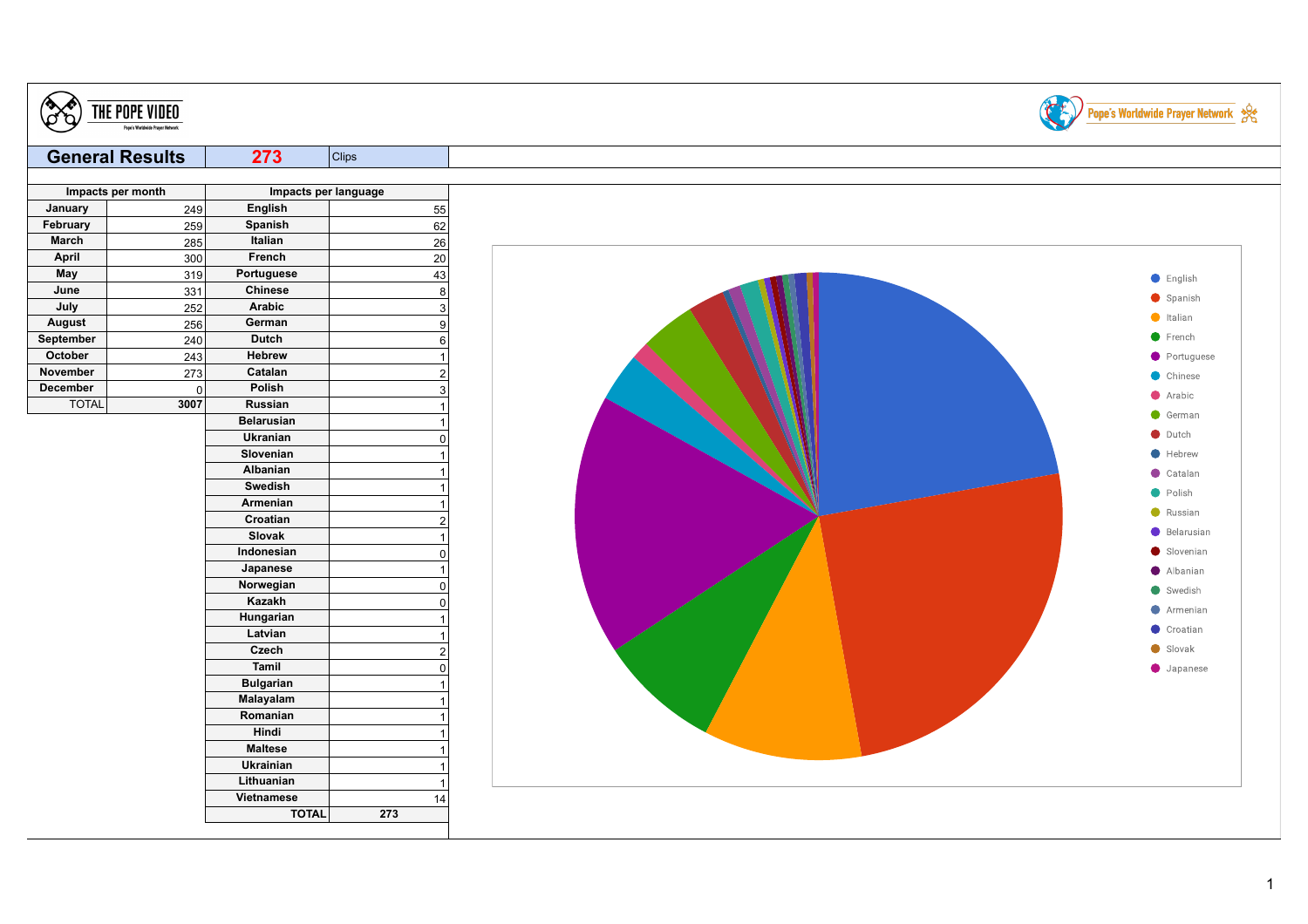| <b>ID Number</b> | Month    | Date      | Media               | Country | <b>Title</b>                                                                                           | <b>URL</b>                                                                                                                             | Language   |
|------------------|----------|-----------|---------------------|---------|--------------------------------------------------------------------------------------------------------|----------------------------------------------------------------------------------------------------------------------------------------|------------|
| $\mathbf{1}$     | November | 3/11/2021 | Vatican News        | Vatican | El Santo Padre pide rezar en noviembre por las personas con<br>depresión                               | https://www.vaticannews.va/es/papa/news/2021-11/papa-<br>francisco-video-noviembre-2021-rezar-personas-con-<br>denresion html          | Spanish    |
| $\overline{2}$   | November | 3/11/2021 | Vatican News        | Vatican | Pope's November prayer intention: For those who suffer from<br>depression                              | https://www.vaticannews.va/en/pope/news/2021-11/pope-<br>francis-november-2021-prayer-intention-depression-sufferers.                  | English    |
| 3                | November | 3/11/2021 | Vatican News        | Vatican | Francesco: stiamo accanto con l'ascolto a chi soffre di depressione                                    | https://www.vaticannews.va/it/papa/news/2021-11/papa-<br>rancesco-video-intenzioni-preghiera-novembre-depressione.                     | Italian    |
| 4                | November | 3/11/2021 | <b>Vatican News</b> | Vatican | En novembre, le Pape invite à prier pour les personnes souffrant de<br>dépression                      | https://www.vaticannews.va/fr/pape/news/2021-11/intention-de-<br>priere-pape-francois-novembre-depressifs.html                         | French     |
| 5                | November | 3/11/2021 | <b>Vatican News</b> | Vatican | Papst Franziskus ruft zum Gebet für Menschen mit Depression                                            | https://www.vaticannews.va/de/papst/news/2021-11/franzikus-<br>gebet-november-video-vom-papst-depression.html                          | German     |
| 6                | November | 3/11/2021 | <b>Vatican News</b> | Vatican | A oração do Papa e de todos os fiéis por quem sofre de depressão                                       | https://www.vaticannews.va/pt/papa/news/2021-11/papa-<br>francisco-intencao-oracao-novembro-depressao.html                             | Portuguese |
| $\overline{7}$   | November | 3/11/2021 | Vatican News        | Vatican | «Աղօթեևք hnգեճևշոււմի մատևուած մարդոց hամար».<br>Քահանայապետին Նոյեմբեր ամսուայ աղօթքի դիտաւորութիւնը։ | https://www.vaticannews.va/hy/pope/news/2021-11/hy-<br>intenzione-preghiera-novembre-rete-preghiera-papa.html                          | Armenian   |
| 8                | November | 3/11/2021 | Vatican News        | Vatican | Papież: módlmy się za osoby cierpiące z powodu depresji                                                | https://www.vaticannews.va/pl/papiez/news/2021-11/papiez-<br>modlmy-sie-za-osoby-cierpiace-z-powodu-depresji.html                      | Polish     |
| 9                | November | 3/11/2021 | Vatican News        | Vatican | Малітоўная інтэнцыя Папы: за людзей, якія пакутуюць на<br>дэпрэсію                                     | https://www.vaticannews.va/be/papa/news/2021-<br>11/malitounaya-intenczyya-za-lyudzej-yakiya-pakutuyuc-na-<br>Anraeiiu html            | Belarusian |
| 10               | November | 3/11/2021 | Vatican News        | Vatican | През ноември папата приканва да се молим за хората в<br>депресия                                       | https://www.vaticannews.va/bg/pope/news/2021-11/papa-<br>molitveno-namerenie-noemvri-horata-v-depresia.html                            | Bulgarian  |
| 11               | November | 3/11/2021 | <b>Vatican News</b> | Vatican | Papina molitvena nakana za studeni posvećena osobama koje pate<br>od depresije                         | https://www.vaticannews.va/hr/papa/news/2021-11/papina-<br>molitvena-nakana-za-studeni-posvecena-osobama-koje-pate-o.<br>html          | Croatian   |
| 12               | November | 3/11/2021 | Vatican News        | Vatican | Popiežiaus maldos intencija: už žmones, kenčiančius nuo depresijos                                     | https://www.vaticannews.va/lt/popiezius/news/2021-<br>11/popieziaus-maldos-intencija-uz-zmones-kenciancius-nuo-<br><b>Intrinsipale</b> | Lithuanian |
| 13               | November | 3/11/2021 | Vatican News        | Vatican | V novembri sa Svätý Otec modlí za ľudí trpiacich depresiou a<br>vyhorením                              | https://www.vaticannews.va/sk/papez/news/2021-11/november-<br>siet-modlitby-papeza-za-ludi-trpiacich-depresiou.html                    | Slovak     |
| 14               | November | 3/11/2021 | Vatican News        | Vatican | Videomesazh i Papës për ndjetin e lutjes së nëntorit: të lutemi për<br>njerëzit me depresion           | https://www.vaticannews.va/sq/papa/news/2021-<br>11/videomesazh-i-papes-per-ndjetin-e-lutjes-se-nentorit-te-<br>utemi html             | Albanian   |
| 15               | November | 3/11/2021 | Vatican News        | Vatican | Папа заохочує молитися за людей, які страждають від депресії                                           | https://www.vaticannews.va/uk/pope/news/2021-11/molytovnyj-<br>namir-na-lystopad-2021.html                                             | Ukrainian  |
| 16               | November | 3/11/2021 | <b>Vatican News</b> | Vatican | Påven uppmanar till bön för dem som lider av depression                                                | https://www.vaticannews.va/sv/paven/news/2021-11/paven-<br>boneintentioner-for-dem-som-lider-av-depression.html                        | Swedish    |
| 17               | November | 3/11/2021 | Vatican News        | Vatican | Listopadový úmysl modlitby s papežem: Za lidi trpící depresí                                           | https://www.vaticannews.va/cs/papez/news/2021-<br>11/listopadovy-umysl-modlitby-s-papezem-za-lidi-trpici-depresi                       | Czech      |
| 18               | November | 3/11/2021 | Vatican News        | Vatican | Папа призвал молиться о страдающих депрессией                                                          | https://www.vaticannews.va/ru/pope/news/2021-11/papa-<br>prizval-molitsya-o-lyudyah-stradayushih-ot-depressii.html                     | Russian    |
| 19               | November | 3/11/2021 | Vatican News        | Vatican | În luna noiembrie, papa Francisc se roagă în special pentru cei<br>afectati de depresie (VIDEO)        | https://www.vaticannews.va/ro/papa/news/2021-11/papa-<br>francisc-mesaj-video-depresie-2021.html                                       | Romanian   |
| 20               | November | 3/11/2021 | <b>Vatican News</b> | Vatican | വിഷാദരോഗം അനുഭവിക്കുന്നവർക്കായി പ്രാർത്ഥിക്കാം:<br>ഫ്രാൻസിസ് പാപ്പാ                                    | https://www.vaticannews.va/ml/pope/news/2021-11/pope-<br>francis-november-prayer-intention-for-the-depressed.html                      | Malayalam  |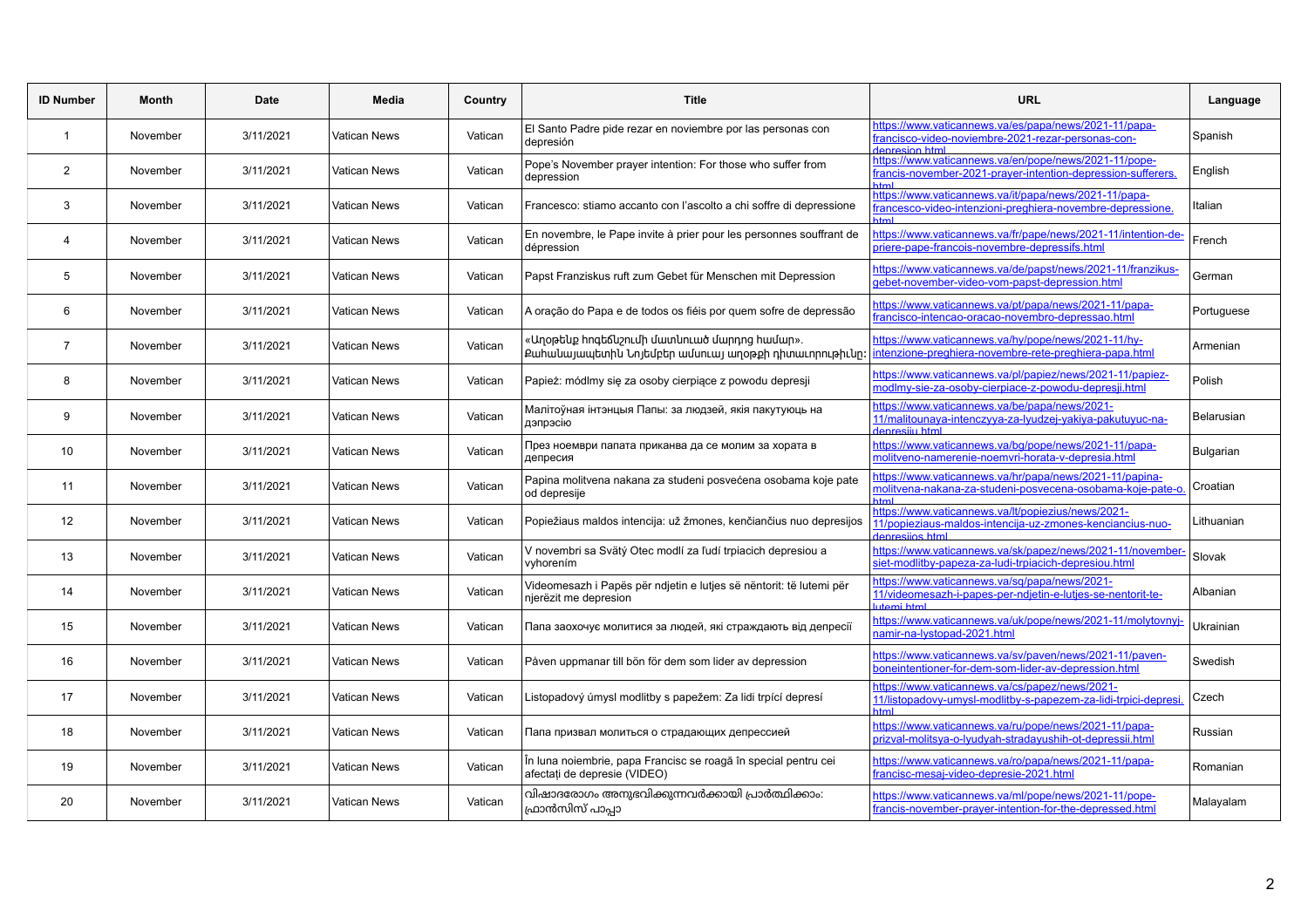| 21 | November | 3/11/2021 | Vatican News            | Vatican       | Papežev video namen za november 2021: Za osebe, ki trpijo za<br>depresijo                            | https://www.vaticannews.va/sl/papez/news/2021-11/papezev-<br>video-namen-za-november-2021-za-osebe-ki-trpijo-za-dep.htm                                         | Slovenian |
|----|----------|-----------|-------------------------|---------------|------------------------------------------------------------------------------------------------------|-----------------------------------------------------------------------------------------------------------------------------------------------------------------|-----------|
| 22 | November | 4/11/2021 | <b>Vatican News</b>     | Vatican       | नवम्बर माह के लिए संत पापा की प्रार्थना की प्रेरिताई                                                 | https://www.vaticannews.va/hi/pope/news/2021-11/november-<br>beople-who-suffer-from-depression.html                                                             | Hindi     |
| 23 | November | 3/11/2021 | Vatican News            | Vatican       | 教宗2021年11月祈祷意向:为饱受忧郁之苦的人祈祷                                                                           | https://www.vaticannews.va/zh/pope/news/2021-11/pope-<br>francis-november-2021-prayer-intention-depression-sufferers.<br><b>utml</b>                            | Chinese   |
| 24 | November | 3/11/2021 | Vatican News            | Vatican       | 教宗2021年11月祈禱意向:為飽受憂鬱之苦的人祈禱                                                                           | https://www.vaticannews.va/zht/pope/news/2021-11/pope-<br>francis-november-2021-prayer-intention-depression-sufferers.                                          | Chinese   |
| 25 | November | 4/11/2021 | Vatican News            | Vatican       | البابا فرنسيس يُصلِّي من أجل الأشخاص الذين يعانون من الاكتئاب                                        | https://www.vaticannews.va/ar/pope/news/2021-11/video-papa-<br>mese-di-novembre-2021.html                                                                       | Arabic    |
| 26 | November | 4/11/2021 | Vatican News            | Vatican       | האפיפיור: תפילות למען הסובלים מדיכאון                                                                | https://www.vaticannews.va/he/pope/news/2021-11/pope-<br>francis-november-2021-prayer-intention-depression-sufferers.<br><b>utml</b>                            | Hebrew    |
| 27 | November | 3/11/2021 | <b>Vatican News</b>     | Vatican       | Pāvests aicina lūgties par cilvēkiem, kuri cieš no depresijas                                        | https://www.vaticannews.va/lv/vatikans/news/2021-11/pavests-<br>aicina-lugties-par-cilvekiem-kuri-cies-no-depresijas.html                                       | Latvian   |
| 28 | November | 3/11/2021 | Vatican News            | Vatican       | 11月の教皇の祈りの意向:うつ病に苦しむ人々のために                                                                           | https://www.vaticannews.va/ja/pope/news/2021-11/intenzioni-<br>preghiera-novembre-2021.html                                                                     | Japanese  |
| 29 | November | 3/11/2021 | Aica - Newsletter       | International | El Video del Papa: Cercanía con los que sufren estrés, depresión y<br>agotamiento                    | https://preview.mailerlite.<br>com/a4y0x8/1811031621231449373/q7p1/                                                                                             | Spanish   |
| 30 | November | 3/11/2021 | Aica                    | International | El Video del Papa: Cercanía con los que sufren estrés, depresión y<br>agotamiento                    | https://aica.org/noticia.php?id=50676                                                                                                                           | Spanish   |
| 31 | November | 3/11/2021 | Today in 24             | International | Pope Francis asks to pray in November for people with depression                                     | https://today.in-24.com/News/545597.html                                                                                                                        | English   |
| 32 | November | 3/11/2021 | Italy 24 news           | Italy         | Francesco: we are close by listening to those suffering from<br>depression                           | https://www.italy24news.com/world/248950.html                                                                                                                   | English   |
| 33 | November | 3/11/2021 | ANSA it                 | Italy         | Support those suffering from depression, burn-out says pope                                          | https://www.ansa.it/english/news/vatican/2021/11/03/support-<br>those-suffering-from-depression-burn-out-says-<br>one a6b030d5-dd14-4114-85f8-5ab52726fed8.html | English   |
| 34 | November | 4/11/2021 | Play Crazy Game         | $\sim$        | The prayer of the Pope and all the faithful for those who suffer from<br>depression                  | https://playcrazygame.com/2021/11/04/the-prayer-of-the-pope-<br>and-all-the-faithful-for-those-who-suffer-from-depression/                                      | English   |
| 35 | November | 4/11/2021 | <b>Catholic Culture</b> | Australia     | Video released for November papal prayer intention                                                   | https://www.catholicculture.org/news/headlines/index.cfm?<br>storyid=52794                                                                                      | English   |
| 36 | November | 4/11/2021 | Opus Dei                | Kenya         | Pope's Prayer Intention for November 2021                                                            | https://opusdei.org/en-ke/article/popes-prayer-intention-for-<br>november-2021/                                                                                 | English   |
| 37 | November | 3/11/2021 | OI Canadian             | Canada        | Pope asks to pray in November for people with depression                                             | https://oicanadian.com/pope-asks-to-pray-in-november-for-<br>beople-with-depression/                                                                            | English   |
| 38 | November | 4/11/2021 | <b>Game Predator</b>    | Bangladesh    | The prayer of the Pope and all the faithful for those who suffer from<br>depression                  | https://gamespredator.com/the-prayer-of-the-pope-and-all-the-<br>aithful-for-those-who-suffer-from-depression/                                                  | English   |
| 39 | November | 4/11/2021 | <b>US Post</b>          | <b>USA</b>    | Father prayed for those suffering from depression and asked that<br>they hear him "just in silence". | https://uspost.news/father-prayed-for-those-suffering-from-<br>depression-and-asked-that-they-hear-him-just-in-silence/                                         | English   |
| 40 | November | 3/11/2021 | Daily Advent            | <b>USA</b>    | Depression and burnout: Pope's November intention is for those<br>feeling overwhelmed                | https://www.dailyadvent.<br>com/news/2fc82ae2a45bfb61ad25d4356747ac6f-Depression-<br>and-burnout-Pones-November-intention-is-for-those-feeling                  | English   |
| 41 | November | 3/11/2021 | <b>CBCP News</b>        | Philippines   | Pope Francis asks Catholics to pray in November for people<br>suffering depression                   | https://cbcpnews.net/cbcpnews/pope-francis-asks-catholics-to-<br>pray-in-november-for-people-suffering-depression/                                              | English   |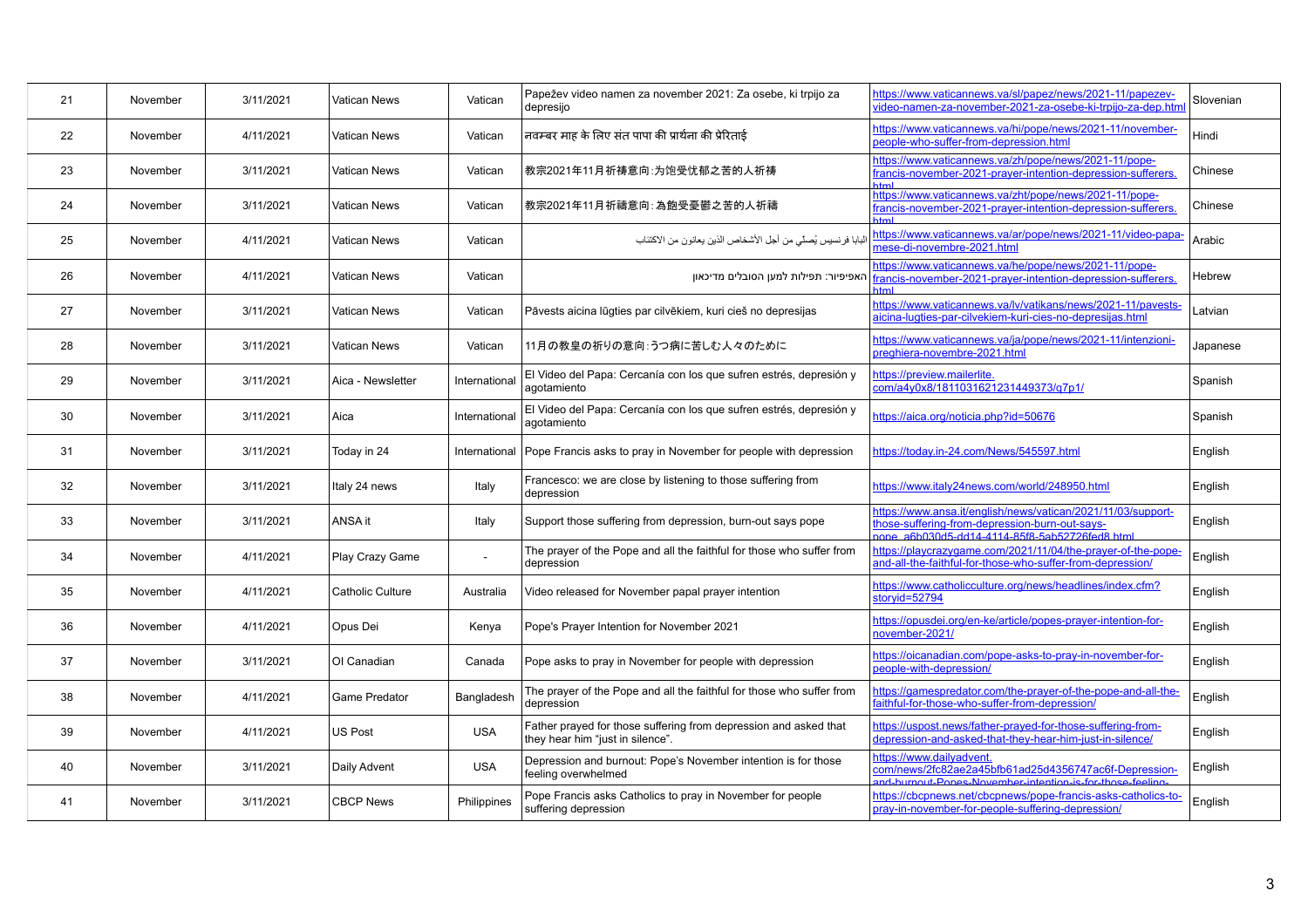| 42 | November | 4/11/2021 | <b>Radio Veritas</b>        | Asia          | Pope's November prayer intention: For those who suffer from<br>depression                                                                                                                        | https://www.rvasia.org/vatican-news/popes-november-prayer-<br>intention-those-who-suffer-depression                                   | English |
|----|----------|-----------|-----------------------------|---------------|--------------------------------------------------------------------------------------------------------------------------------------------------------------------------------------------------|---------------------------------------------------------------------------------------------------------------------------------------|---------|
| 43 | November | 4/11/2021 | Jesuits                     | International | PEOPLE WHO SUFFER FROM DEPRESSION - THE POPE VIDEO                                                                                                                                               | https://www.jesuits.global/2021/11/04/people-who-suffer-from-<br>depression-the-pope-video/                                           | English |
| 44 | November | 3/11/2021 | <b>Catholic Masses</b>      |               | Pope Francis asks Catholics to pray in November for people<br>suffering depression                                                                                                               | https://catholicmasses.org/pope-francis-asks-catholics-to-pray-<br>n-november-for-people-suffering-depression/                        | English |
| 45 | November | 4/11/2021 | <b>Radio Veritas</b>        | Asia          | November 2021: People who suffer from depression                                                                                                                                                 | https://www.rvasia.org/pope-video/november-2021-people-who-<br>suffer-depression                                                      | English |
| 46 | November | 4/11/2021 | Jesuits                     | Ireland       | People who suffer from depression                                                                                                                                                                | https://www.jesuit.je/videos/people-who-suffer-from-depression/ English                                                               |         |
| 47 | November | 3/11/2021 | Diocese of<br>Westminster   | <b>UK</b>     | Pope's Prayer Intention for November                                                                                                                                                             | https://rcdow.org.uk/news/popes-prayer-intention-for-<br>november-1/                                                                  | English |
| 48 | November | 3/11/2021 | Exaudi                      | International | Pope Prays for People with Depression                                                                                                                                                            | https://www.exaudi.org/pope-prays-for-people-with-<br>depression/?<br>utm_source=rss&utm_medium=rss&utm_campaign=pope-                | Spanish |
| 49 | November | 3/11/2021 | Catholic Canada             | Canada        | Pope Francis asks Catholics to pray in November for people<br>suffering depression                                                                                                               | https://www.catholicanada.com/2021/11/pope-francis-asks-<br>catholics-to-pray-in-november-for-people-suffering-depression/            | English |
| 50 | November | 3/11/2021 | <b>CNA</b>                  | International | Pope Francis asks Catholics to pray in November for people<br>suffering depression                                                                                                               | https://www.catholicnewsagency.com/news/249481/pope-<br>rancis-asks-catholics-to-pray-in-november-for-people-<br>Caniesement-natitive | English |
| 51 | November | 3/11/2021 | America Magazine            | <b>USA</b>    | Burned out, overworked or depressed? Pope Francis is praying for<br>you.                                                                                                                         | https://www.americamagazine.org/faith/2021/11/03/pope-<br>orayer-burnout-depression-241777                                            | English |
| 52 | November | 3/11/2021 | Rome Reports                | Italy         | Pope Francis' prayer intention for November is for people with<br>depression                                                                                                                     | https://www.romereports.com/en/2021/11/03/pope-francis-<br>prayer-intention-for-november-is-for-people-with-depression/               | English |
| 53 | November | 3/11/2021 | <b>Catholic Masses</b>      | $\omega$      | Accompany, pray for people experiencing depression, burnout, pope<br>says                                                                                                                        | https://catholicmasses.org/accompany-pray-for-people-<br>experiencing-depression-burnout-pope-says/                                   | English |
| 54 | November | 3/11/2021 | The Catholic Sun            | <b>USA</b>    | Accompany, pray for people experiencing depression, burnout, pope<br>says                                                                                                                        | https://www.catholicsun.org/2021/11/03/accompany-pray-for-<br>people-experiencing-depression-burnout-pope-says/                       | English |
| 55 | November | 3/11/2021 | <b>Catholic News Herald</b> | <b>USA</b>    | Accompany, pray for people experiencing depression, burnout, pope<br>says                                                                                                                        | https://catholicnewsherald.com/93-news/vatican/7662-<br>accompany-pray-for-people-experiencing-depression-burnout-<br>nne-save        | English |
| 56 | November | 4/11/2021 | Newsbook                    | Malta         | Support and pray for people dealing with burnout and depression -<br>Pope                                                                                                                        | https://newsbook.com.mt/en/support-and-pray-for-people-<br>dealing-with-burnout-and-depression-pope/                                  | English |
| 57 | November | 3/11/2021 | SL Media                    | International | Pope Francis' Prayer Intention for November 2021                                                                                                                                                 | https://slmedia.org/blog/pope-francis-prayer-intention-for-<br>november-2021                                                          | English |
| 58 | November | 3/11/2021 | <b>Catholic Masses</b>      |               | Burned out, overworked or depressed? Pope Francis is praying for<br>you.                                                                                                                         | https://catholicmasses.org/burned-out-overworked-or-<br>depressed-pope-francis-is-praying-for-you/                                    | English |
| 59 | November | 4/11/2021 | <b>LICAS</b>                | Philippines   | Video: People who suffer from depression                                                                                                                                                         | https://philippines.licas.news/2021/11/04/video-people-who-<br>suffer-from-depression/                                                | English |
| 60 | November | 4/11/2021 | The Southern Cross          | South Africa  | Pray for People with Depression, and Burnout                                                                                                                                                     | https://www.scross.co.za/2021/11/pray-for-people-with-<br>depression-and-burnout/                                                     | English |
| 61 | November | 3/11/2021 | <b>Catholic News World</b>  | International | Pope Francis' November Prayer Intention for "People Who Suffer<br>from Depression We pray that people who suffer from depression or<br>burn-out will find support and a light" FULL TEXT + Video | http://www.catholicnewsworld.com/2021/11/pope-francis-<br>november-praver-intention.html                                              | English |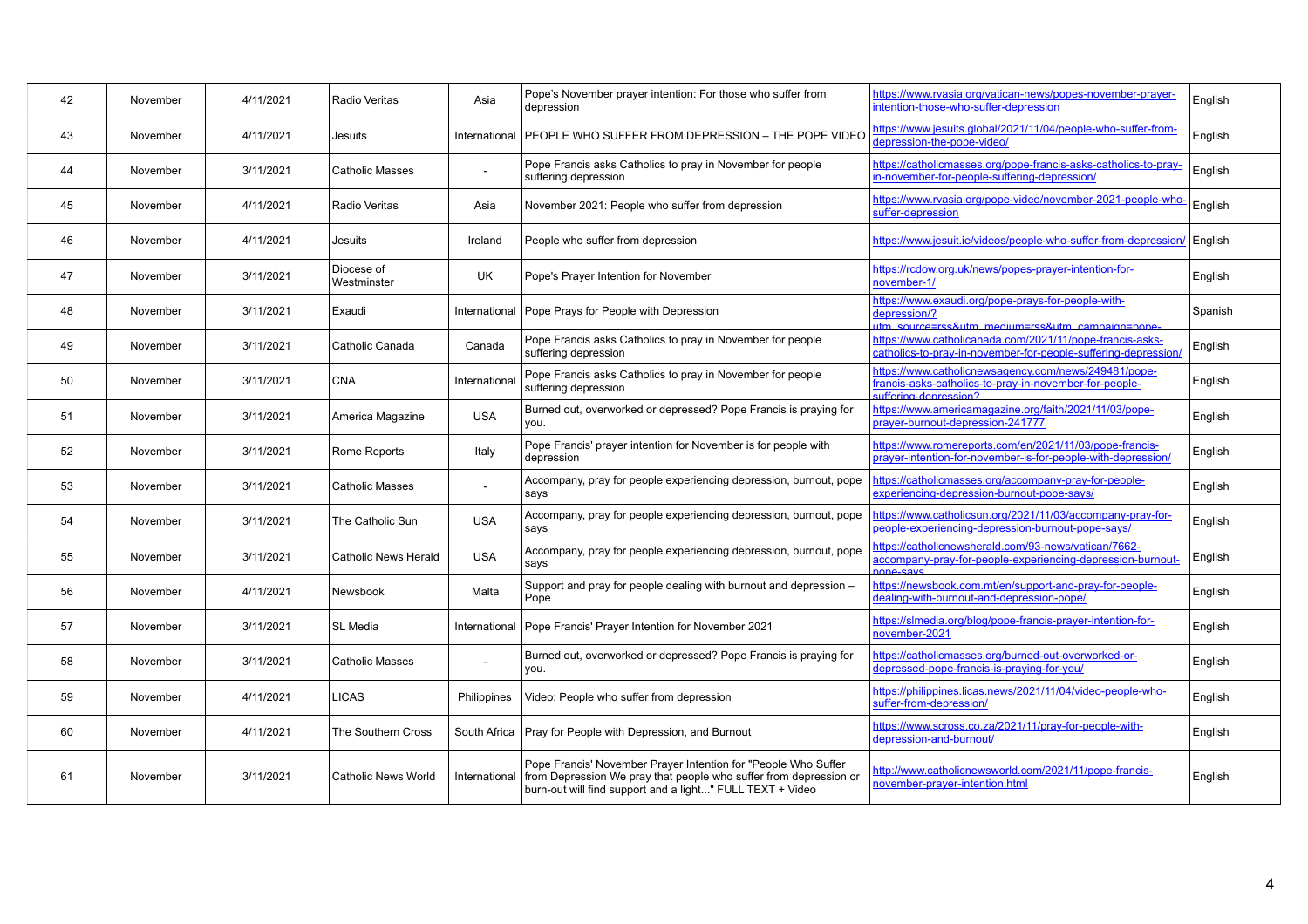| 62 | November | 4/11/2021 | Newsbook                           | Malta         | It-talb tal-Papa ghal Novembru ddedikat ghal dawk bid-dipressjoni                                                                                                                    | https://newsbook.com.mt/it-talb-tal-papa-ghal-novembru-<br>ddedikat-ghal-dawk-bid-dipressioni/                                                         | Maltese   |
|----|----------|-----------|------------------------------------|---------------|--------------------------------------------------------------------------------------------------------------------------------------------------------------------------------------|--------------------------------------------------------------------------------------------------------------------------------------------------------|-----------|
| 63 | November | 3/11/2021 | News FR 24                         | France        | Épuisé, surmené ou déprimé ? Le Pape François prie pour vous.                                                                                                                        | https://news.fr-24.com/international/312644.html                                                                                                       | French    |
| 64 | November | 3/11/2021 | KATTINTS ÉS<br>IMÁDKOZZ!           | Hungary       | Ferenc Pápa VIDEO Depresszióban szenvedőkért                                                                                                                                         | https://kattima.hu/hu/app/pray/ferenc-papa-video-<br>depresszioban-szenvedokert-2021-november-56995                                                    | Hungarian |
| 65 | November | 3/11/2021 | Informativna Katolicka<br>Agencija | Croatia       | VIDEO Papina molitvena nakana za studeni                                                                                                                                             | https://ika.hkm.hr/novosti/video-papina-molitvena-nakana-za-<br>studeni/                                                                               | Croatian  |
| 66 | November | 3/11/2021 | Aleteia                            | International | Specjalna intencja za tych, którzy cierpią na depresję lub<br>wyczerpanie. Papieskie wideo na listopad                                                                               | https://pl.aleteia.org/2021/11/03/specjalna-intencja-za-tych-<br>ktorzy-cierpia-na-depresje-lub-wyczerpanie-papieskie-wideo-<br>a <sub>-listonad</sub> | Polish    |
| 67 | November | 3/11/2021 | Misyjne                            | Poland        | Papież podał intencję modlitewną na listopad. Dotyczy poważnej<br>choroby                                                                                                            | https://misyjne.pl/papiez-podal-intencje-modlitewna-na-listopad<br>dotyczy-powaznej-choroby/                                                           | Polish    |
| 68 | November | 3/11/2021 | <b>Catholic News Service</b>       | <b>USA</b>    | Accompany, pray for people experiencing depression, burnout, pope<br>says                                                                                                            | https://www.catholicnews.com/accompany-pray-for-people-<br>experiencing-depression-burnout-pope-says/                                                  | English   |
| 69 | November | 3/11/2021 | National Catholic<br>Reporter      | <b>USA</b>    | Accompany, pray for people experiencing depression, burnout, pope<br>says                                                                                                            | https://www.ncronline.org/news/francis-chronicles/accompany-<br>pray-people-experiencing-depression-burnout-pope-says                                  | English   |
| 70 | November | 3/11/2021 | <b>Business Insider</b>            | <b>USA</b>    | Even the pope is on board with the labor shortage, urging prayers for<br>'people who suffer from depression or burnout'                                                              | https://www.businessinsider.com/labor-shortage-pope-francis-<br>prays-depression-burnout-catholic-church-2021-11                                       | English   |
| 71 | November | 3/11/2021 | Gawker                             | Australia     | POPE FRANCIS: PRAY FOR THOSE WITH BURNOUT                                                                                                                                            | https://www.gawker.com/culture/pope-francis-pray-for-those-<br>with-burnout                                                                            | English   |
| 72 | November | 3/11/2021 | Paudal                             | India         | Pope Francis: Calls for psychological help for those suffering from<br>depression                                                                                                    | https://www.paudal.com/2021/11/03/pope-francis-calls-for-<br>psychological-help-for-those-suffering-from-depression/                                   | English   |
| 73 | November | 3/11/2021 | <b>Breitbart</b>                   | <b>USA</b>    | Pope Francis Offers Month of Prayers for the Depressed                                                                                                                               | https://www.breitbart.com/faith/2021/11/04/pope-francis-offers-<br>month-of-prayers-for-the-depressed/                                                 | English   |
| 74 | November | 3/11/2021 | 24.7 News Agency                   | UK            | Pope Francis asks for support and psychological help for those<br>suffering from depression                                                                                          | https://247newsagency.com/opinion/10420.html                                                                                                           | English   |
| 75 | November | 3/11/2021 | El veráz de Málaga                 | Spain         | El Papa pide rezar en noviembre por las personas con depresión                                                                                                                       | https://elverazdemalaga.es/el-papa-pide-rezar-en-noviembre-<br>por-las-personas-con-depresion                                                          | Spanish   |
| 76 | November | 3/11/2021 | Gloria TV                          | International | Papa Francisco pide rezar en noviembre «para que las personas,<br>que sufren de depresión o agotamiento extremo, reciban apoyo de<br>todos y reciban una luz que les abra a la vida» | https://qloria.tv/post/PyCKQxTXdPsZ3FtRTbhNncJzL                                                                                                       | Spanish   |
| 77 | November | 3/11/2021 | <b>Stick Noticias</b>              | Spain         | El Papa reza por la personas con «depresión» y pide escucharlas<br>«simplemente en silencio» porque «no hay receta»                                                                  | https://sticknoticias.com/el-papa-reza-por-la-personas-con-<br>depresion-y-pide-escucharlas-simplemente-en-silencio-porque<br><b>In-hav-recetal</b>    | Spanish   |
| 78 | November | 3/11/2021 | Vida Nueva Digital                 | Spain         | Francisco dedica el 'Vídeo del Papa' de noviembre a las personas<br>que sufren depresión                                                                                             | https://www.vidanuevadigital.com/2021/11/03/francisco-dedica-<br>el-video-del-papa-de-noviembre-a-las-personas-que-sufren-<br>$l$ enresion             | Spanish   |
| 79 | November | 3/11/2021 | Aci Prensa                         | International | Video del Papa: Las personas con depresión en la intención del<br>Papa para noviembre 2021                                                                                           | https://www.aciprensa.com/noticias/video-noviembre-2021-<br>intencion-de-oracion-el-papa-pide-rezar-por-personas-con-<br>denresion-87231               | Spanish   |
| 80 | November | 3/11/2021 | <b>AICA</b>                        | International | El Video del Papa: Cercanía con los que sufren estrés, depresión y<br>agotamiento                                                                                                    | https://aica.org/noticia-el-video-del-papa-cercania-con-los-que-<br>sufren-estres-depresion-y-agotamiento                                              | Spanish   |
| 81 | November | 3/11/2021 | Flama                              | Spain         | El Papa demana estar a prop dels qui se senten desbordats                                                                                                                            | https://www.flama.info/index.php?<br>idnew=39697&idsource=0&back=1                                                                                     | Catalan   |
| 82 | November | 4/11/2021 | Jesuits                            | International | LAS PERSONAS QUE SUFREN DEPRESIÓN – EL VIDEO DEL<br><b>PAPA</b>                                                                                                                      | https://www.jesuits.global/es/2021/11/04/las-personas-que-<br>sufren-depresion-el-video-del-papa/                                                      | Spanish   |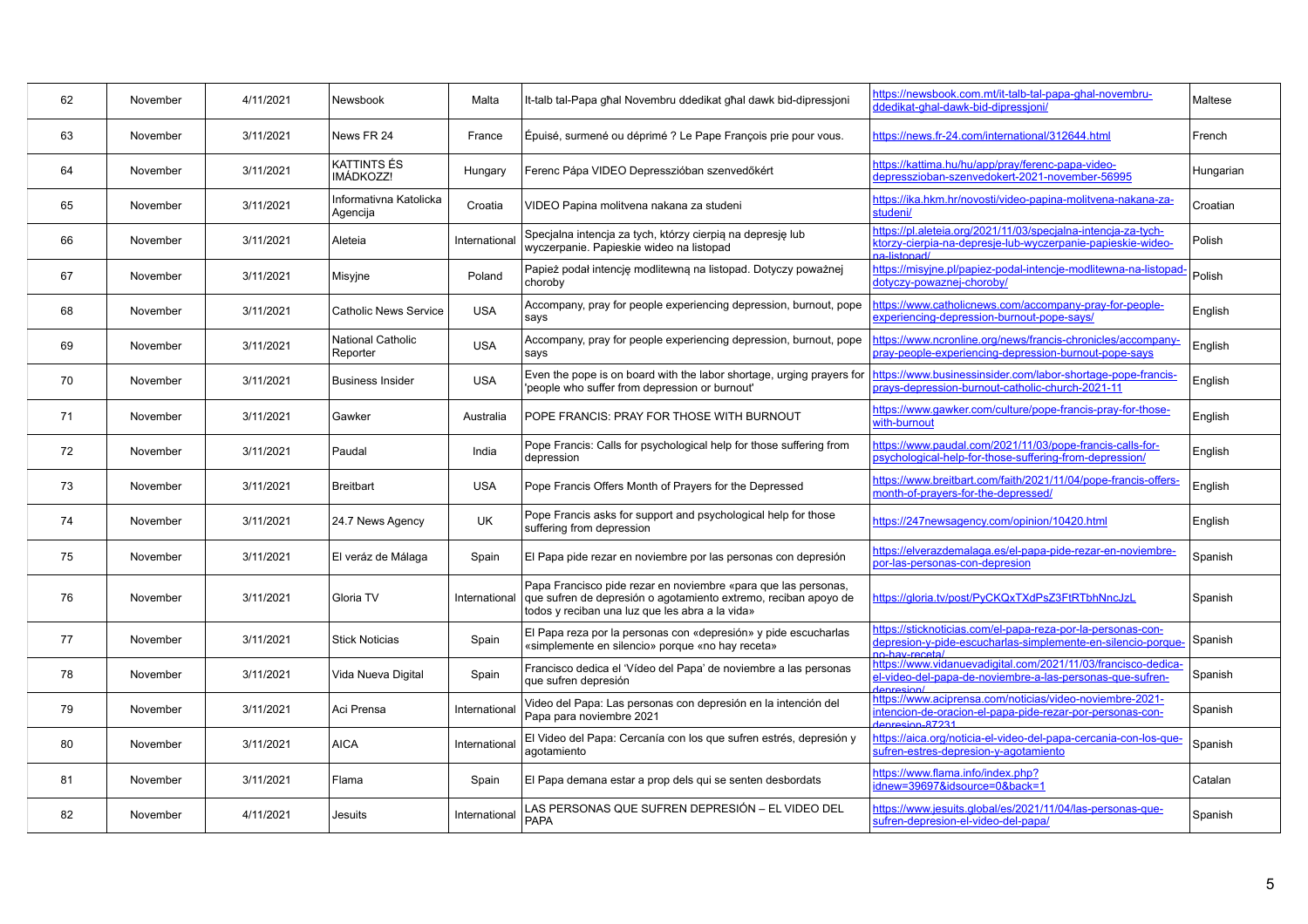| 83  | November | 3/11/2021 | Cope                                 | Spain          | El Papa pide rezar en noviembre por las personas que sufren<br>depresión: "Procuremos estar cerca de ellos" | https://www.cope.es/religion/hoy-en-dia/vaticano/papa-<br>rancisco/noticias/papa-pide-rezar-noviembre-por-las-personas-<br>u e-sufren-denresion-procuremos-estar-cerca-ellos | Spanish |
|-----|----------|-----------|--------------------------------------|----------------|-------------------------------------------------------------------------------------------------------------|------------------------------------------------------------------------------------------------------------------------------------------------------------------------------|---------|
| 84  | November | 3/11/2021 | Religión Digital                     | International  | La depresión, eje del 'Vídeo del Papa' de noviembre                                                         | https://www.religiondigital.org/el papa de la primavera/Video-<br>noviembre-papa-salud-mental-oracion-agotados-<br>lesesperados-depresion 0 2392860706 html                  | Spanish |
| 85  | November | 3/11/2021 | Exaudi                               | International  | Video del Papa noviembre 2021: Rezar por las personas con<br>depresión                                      | https://www.exaudi.org/es/video-del-papa-noviembre-2021-<br>rezar-personas-depresion/?<br>itm source=rss&utm medium=rss&utm campaign=video-del-                              | Spanish |
| 86  | November | 3/11/2021 | Parroquia Santa Elalia<br>de Liáns   | Spain          | LAS PERSONAS QUE SUFREN DEPRESIÓN - EL VIDEO DEL<br>PAPA 11 - NOVIEMBRE 2021                                | https://www.santaeulaliadelians.com/2021/11/03/las-personas-<br>que-sufren-depresion-el-video-del-papa-11-noviembre-2021/                                                    | Spanish |
| 87  | November | 3/11/2021 | Puntal                               | Argentina      | Francisco pidió por quienes sufren "agotamiento extremo" por<br>'estrés laboral"                            | https://www.puntal.com.ar/agotamiento/francisco-pidio-quienes<br>sufren-agotamiento-extremo-estres-laboral-n152678                                                           | Spanish |
| 88  | November | 3/11/2021 | Parroquia Inmaculada<br>Concepción   | Chile          | En Noviembre: Pidamos por las personas que sufren depresión                                                 | http://www.inmaculadaconcepcion.cl/detalle P.php?id=MTAw                                                                                                                     | Spanish |
| 89  | November | 4/11/2021 | López-Doriga                         | Mexico         | Papa Francisco pide apoyo y ayuda psicológica para quienes sufren<br>de depresión                           | https://lopezdoriga.com/internacional/papa-francisco-ayuda-<br>osicologica-depresion/                                                                                        | Spanish |
| 90  | November | 3/11/2021 | Puntal Villamaría                    | Argentina      | Francisco pidió por quienes sufren "agotamiento extremo" por<br>'estrés laboral"                            | https://www.puntalvillamaria.com.ar/agotamiento/francisco-<br>pidio-quienes-sufren-agotamiento-extremo-estres-laboral-<br>152678                                             | Spanish |
| 91  | November | 3/11/2021 | Catholic.net                         | International  | El Santo Padre pide rezar en noviembre por las personas con<br>depresión                                    | http://es.catholic.net/op/articulos/77631/el-santo-padre-pide-<br>rezar-en-noviembre-por-las-personas-con-depresion.<br><b>Inhom#Imtr</b>                                    | Spanish |
| 92  | November | 3/11/2021 | <b>Veritas Medios</b>                | Mexico         | Las personas que sufren depresión                                                                           | https://www.veritasmedios.org/fe/las-personas-que-sufren-<br>depresion.html                                                                                                  | Spanish |
| 93  | November | 4/11/2021 | InfoCatólica                         | <b>USA</b>     | El Papa pide rezar en noviembre por las personas que sufren<br>depresión                                    | https://www.infocatolica.com/?t=noticia&cod=41898                                                                                                                            | Spanish |
| 94  | November | 3/11/2021 | Bolivia Misionera                    | <b>Bolivia</b> | Video del Papa: Las personas con depresión en la intención del<br>Papa para noviembre 2021                  | https://boliviamisionera.com/2021/11/03/video-del-papa-las-<br>personas-con-depresion-en-la-intencion-del-papa-para-<br>noviembre-2021/                                      | Spanish |
| 95  | November | 3/11/2021 | Forum Libertas                       | Spain          | Video del Papa. Francisco reza en noviembre por las personas que<br>sufren depresión                        | https://www.forumlibertas.com/depresion-papa-francisco/                                                                                                                      | Spanish |
| 96  | November | 3/11/2021 | El catolicismo                       | Colombia       | Las personas con depresión en la intención del Papa para<br>noviembre 2021                                  | https://elcatolicismo.com.co/iglesia-hoy/mundo/las-personas-<br>con-depresion-en-la-intencion-del-papa-para-noviembre-2021                                                   | Spanish |
| 97  | November | 3/11/2021 | Conferencia Episcopal<br>de Colombia | Colombia       | El Papa pide rezar por las personas que sufren de depresión o<br>estrés                                     | https://www.cec.org.co/sistema-informativo/iglesia-en-el-<br>mundo/el-papa-pide-rezar-por-las-personas-que-sufren-de-<br>depresi%C3%B3n                                      | Spanish |
| 98  | November | 3/11/2021 | Rome Reports                         | Italy          | Papa pide rezar en noviembre por quienes tienen depresión                                                   | https://www.romereports.com/2021/11/03/papa-pide-rezar-en-<br>noviembre-por-quienes-tienen-depresion/                                                                        | Spanish |
| 99  | November | 4/11/2021 | Dicesis de Cuidad<br>Real            | Spain          | El vídeo del Papa, por las personas que sufren depresión                                                    | https://www.diocesisciudadreal.es/noticias/1874/el-video-del-<br>papa-por-las-personas-que-sufren-depresion.html                                                             | Spanish |
| 100 | November | 3/11/2021 | Infovaticana                         | Spain          | El Papa invita a rezar en noviembre por las personas con depresión                                          | https://infovaticana.com/2021/11/03/el-papa-invita-a-rezar-en-<br>noviembre-por-las-personas-con-depresion/                                                                  | Spanish |
| 101 | November | 4/11/2021 | Noticinas ngn                        | Argentina      | En YouTube, Francisco pidió por quienes sufren "agotamiento"<br>extremo" por "estrés laboral"               | https://noticiasnqn.com.ar/actualidad/en-youtube-francisco-<br>pidio-por-quienes-sufren-agotamiento-extremo-por-estres-<br>ahoral htm                                        | Spanish |
| 102 | November | 3/11/2021 | La luz de María                      | $\sim$         | Papa Francisco: Las personas con depresión en la intención del<br>Papa para noviembre 2021                  | https://www.laluzdemaria.com/2021/11/03/papa-francisco-las-<br>personas-con-depresion-en-la-intencion-del-papa-para-<br>$n$ wiembre-2021/                                    | Spanish |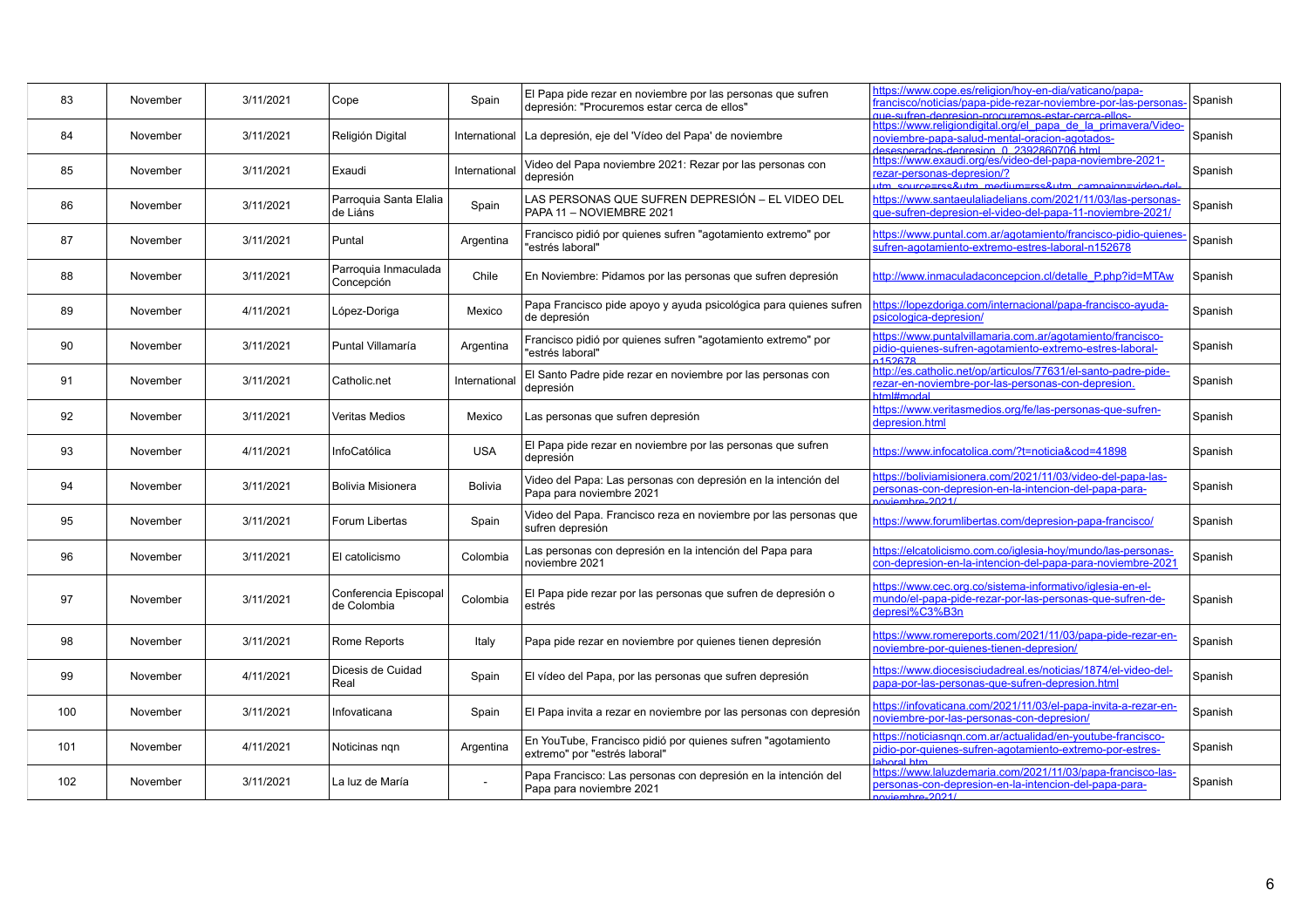| 103 | November | 3/11/2021 | Arquidiócesis de<br>Santa Cruz de la<br>Sierra | <b>Bolivia</b> | El Papa pide rezar en noviembre por las personas con depresión                                                                            | https://campanas.iglesiasantacruz.org/el-papa-pide-rezar-en-<br>noviembre-por-las-personas-con-depresion/                                                                | Spanish |
|-----|----------|-----------|------------------------------------------------|----------------|-------------------------------------------------------------------------------------------------------------------------------------------|--------------------------------------------------------------------------------------------------------------------------------------------------------------------------|---------|
| 104 | November | 3/11/2021 | Suyapa Medios                                  | Honduras       | Francisco invita a la Iglesia a orar por aquellos que sufren depresión                                                                    | https://suyapamedios.hn/francisco-invita-a-la-iglesia-a-orar-por-<br>aquellos-que-sufren-depresion/                                                                      | Spanish |
| 105 | November | 3/11/2021 | Diócesis de Tenancigo                          | Mexico         | Intención del Papa para el mes de Noviembre                                                                                               | http://diocesisdetenancingo.mx/intencion-del-papa-para-el-<br>mes-de-noviembre/                                                                                          | Spanish |
| 106 | November | 3/11/2021 | Contexto                                       | Mexico         | Papa Francisco pide apoyo y ayuda psicológica para quienes sufren<br>de depresión                                                         | https://contextodedurango.com.mx/noticias/papa-francisco-<br>pide-apoyo-y-ayuda-psicologica-para-quienes-sufren-de-<br>Janresion/                                        | Spanish |
| 107 | November | 4/11/2021 | Faro di Roma                                   | Italy          | Francisco: "Que las personas que sufren de depresión o<br>agotamiento extremo reciban apoyo de todos y una luz que les abra<br>a la vida" | https://www.farodiroma.it/francisco-que-las-personas-que-<br>sufren-de-depresion-o-agotamiento-extremo-reciban-apoyo-de-<br>lodos-v-una-luz-que-les-abra-a-la-vida/      | Spanish |
| 108 | November | 3/11/2021 | El Express                                     | Mexico         | Papa Francisco pide apoyo y ayuda psicológica para quienes sufren<br>de depresión                                                         | https://elexpress.com.mx/2021/11/03/papa-francisco-pide-<br>apoyo-y-ayuda-psicologica-para-quienes-sufren-de-depresion/                                                  | Spanish |
| 109 | November | 4/11/2021 | Zocalo                                         | Mexico         | Papa Francisco pide apoyo y ayuda psicológica para quienes sufren<br>de depresión                                                         | https://www.zocalo.com.mx/papa-francisco-pide-apoyo-y-<br>ayuda-psicologica-para-quienes-sufren-de-depresion/                                                            | Spanish |
| 110 | November | 3/11/2021 | TV 2000 it                                     | Italy          | Il Diario di Papa Francesco, 4 novembre 2021 - Intenzione di<br>Preghiera Novembre 2021                                                   | https://www.youtube.com/watch?v=-KXzKGmRA1o                                                                                                                              | Italian |
| 111 | November | 4/11/2021 | 'osservatore Romano<br>printed                 | Italy          | In ascolto di chi e esasusto e disperato                                                                                                  | https://drive.google.<br>com/file/d/1Tl4xjS1xd5iCpenhLHsXQhkvNXolykIJ/view?<br><u>ien=eharing</u>                                                                        | Italian |
| 112 | November | 3/11/2021 | Sala Stampa                                    | Vatican        | Video del Santo Padre con l'intenzione di preghiera per il mese di<br>novembre diffusa attraverso la Rete Mondiale di Preghiera del Papa  | https://drive.google.<br>com/file/d/1M_grIAkOxgAJhFEztRMfLglh27xLnZyH/view?<br>usp=sharing                                                                               | Italian |
| 113 | November | 8/11/2021 | Omnes                                          | Spain          | El acompañamiento a personas que sufren depresión                                                                                         | https://omnesmag.com/actualidad/el-acompanamiento-a-<br>personas-que-sufren-depresion/                                                                                   | Spanish |
| 114 | November | 4/11/2021 | Informazione.it                                | Italy          | Papa Francesco: "preghiamo affinché le persone che soffrono di<br>depressione trovino da tutti un sostegno e una luce"                    | https://www.informazione.it/a/D7FEDD11-C1E0-465E-A136-<br>88CD38B70F04/Papa-Francesco-preghiamo-affinche-le-<br>persone-che-soffrono-di-depressione-trovino-da-tutti-un- | Italian |
| 115 | November | 3/11/2021 | Patriarcato Latino di<br>Gerusalemme           | Jerusalem      | Il Video del Papa: Le persone che soffrono di depressione -<br>Novembre 2021                                                              | https://www.lpj.org/it/videos/item-1636119540.html                                                                                                                       | Italian |
| 116 | November | 3/11/2021 | Faro di Roma                                   | Italy          | Solitudine e depressione portate dalla pandemia. L'appello di Papa<br>Francesco a diventare compagni di strada di chi soffre              | https://www.farodiroma.it/solitudine-e-depressione-portate-<br>dalla-pandemia-lappello-di-papa-francesco-a-diventare-<br>nomnagni-di-strada-di-chi-soffre/               | Italian |
| 117 | November | 3/11/2021 | Agensir                                        | Italy          | Papa Francesco: "preghiamo affinché le persone che soffrono di<br>depressione trovino da tutti un sostegno e una luce"                    | https://www.agensir.it/quotidiano/2021/11/3/papa-francesco-<br>preghiamo-affinche-le-persone-che-soffrono-di-depressione-<br>myinn-da-tutti-un-sostegno-e-una-luce/      | Italian |
| 118 | November | 3/11/2021 | Papaboys                                       | Italy          | La preghiera di Papa Francesco per le persone ammalate di<br>depressione                                                                  | https://www.papaboys.org/la-preghiera-di-papa-francesco-per-<br>le-persone-ammalate-di-depressione/                                                                      | Italian |
| 119 | November | 3/11/2021 | Cuneo                                          | Italy          | papa Francesco: stiamo accanto con l'ascolto a chi soffre di<br>depressione                                                               | https://www.salecuneo.it/papa-francesco-stiamo-accanto-con-<br>lascolto-a-chi-soffre-di-depressione/                                                                     | Italian |
| 120 | November | 4/11/2021 | cercoiltuovolto.it                             | Italy          | Il Video del Papa – Intenzione di preghiera del mese di Novembre<br>2021 - Testo, Video e Infografica                                     | https://www.cercoiltuovolto.it/video/il-video-del-papa-intenzione<br>di-preghiera-del-mese-di-novembre-2021-testo-video-e-<br>nfografica/                                | Italian |
| 121 | November | 4/11/2021 | Roma Sette                                     | Italy          | Francesco e la preghiera per chi soffre di depressione                                                                                    | https://www.romasette.it/francesco-e-la-preghiera-per-chi-<br>soffre-di-depressione/                                                                                     | Italian |
| 122 | November | 3/11/2021 | Zazoom                                         | Italy          | Papa prega per chi è depresso   stiamo accanto   senza dare ricette                                                                       | https://www.zazoom.it/2021-11-03/papa-prega-per-chi-e-<br>depresso-stiamo-accanto-senza-dare-ricette/9759793/                                                            | Italian |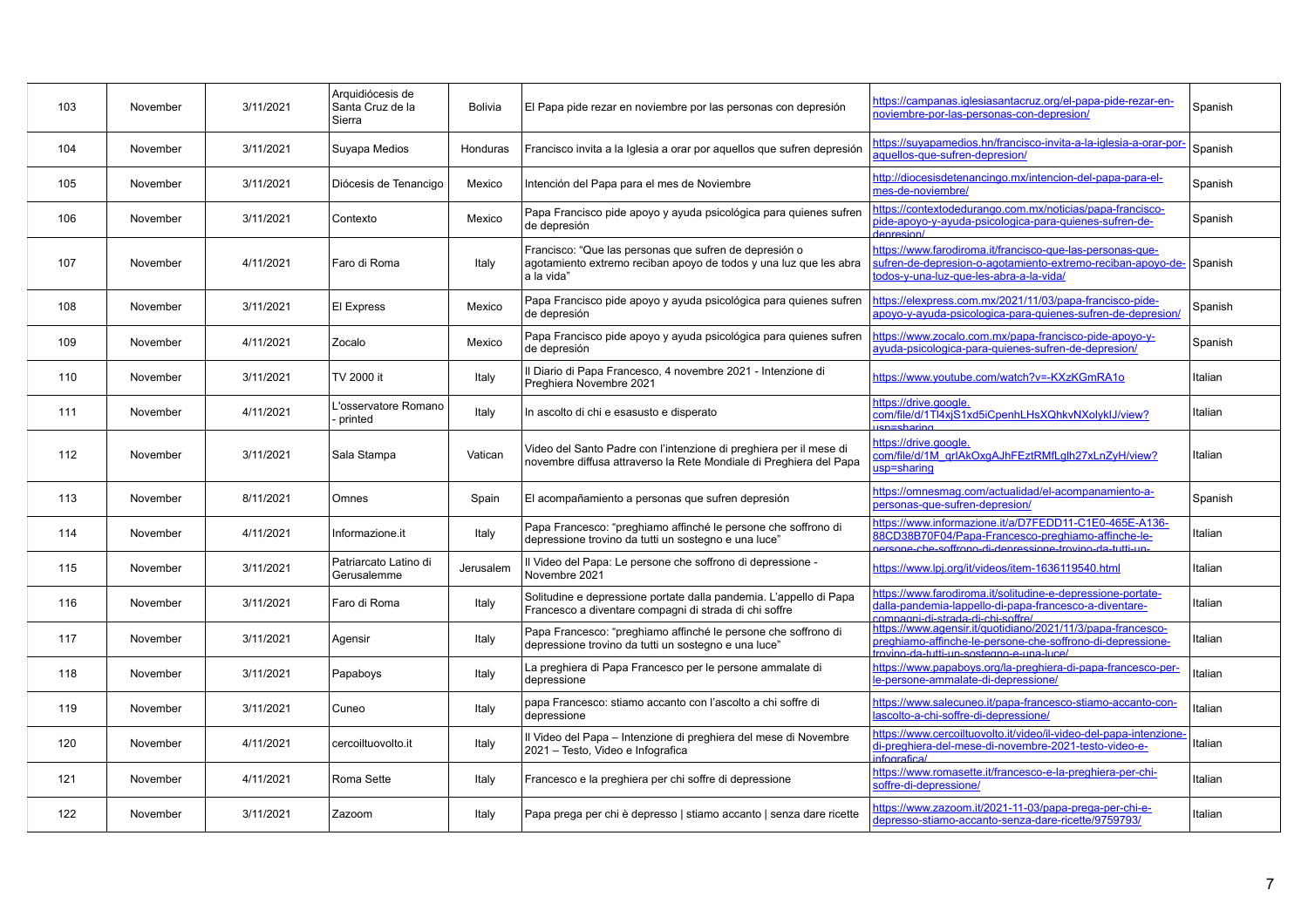| 123 | November | 5/11/2021 | Famiglia Cristiana              | Italy         | LA PREGHIERA DEL PAPA DI NOVEMBRE PER CHI SOFFRE DI<br><b>STRESS DA LAVORO</b>                                                                                               | https://www.famigliacristiana.it/video/preghiera-papa-<br>novembre-per-chi-soffre-di-stress-da-lavoro-burnout.aspx                                                                                            | Italian    |
|-----|----------|-----------|---------------------------------|---------------|------------------------------------------------------------------------------------------------------------------------------------------------------------------------------|---------------------------------------------------------------------------------------------------------------------------------------------------------------------------------------------------------------|------------|
| 124 | November | 3/11/2021 | In Terris                       | Italy         | Papa Francesco: "Cerchiamo di stare accanto a chi è esausto, a chi<br>è disperato, ascoltando in silenzio"                                                                   | https://www.interris.it/video/papa-francesco-cerchiamo-stare-<br>accanto-a-chi-e-esausto-a-chi-e-disperato-ascoltando-in-<br>/oisnalis                                                                        | Italian    |
| 125 | November | 4/11/2021 | Il Sismografo                   | Italy         | Francesco: stiamo accanto con l'ascolto a chi soffre di depressione                                                                                                          | http://ilsismografo.blogspot.com/2021/11/vaticano-francesco-<br>stiamo-accanto-con.html                                                                                                                       | Italian    |
| 126 | November | 3/11/2021 | Il Cattolico                    | Italy         | Video del Santo Padre con l'intenzione di preghiera per il mese di<br>novembre diffusa attraverso la Rete Mondiale di Preghiera del Papa                                     | https://www.ilcattolico.it/catechesi/catechesi-del-santo-<br>badre/intenzione-di-preghiera-per-il-mese-di-novembre.html                                                                                       | Italian    |
| 127 | November | 3/11/2021 | Avvenire                        | Italy         | Novembre. Il Papa: preghiamo per chi soffre di depressione e burn-<br>out                                                                                                    | https://www.avvenire.it/multimedia/pagine/papa-intenzione-di-<br>preghiera-novembre-accanto-a-chi-soffre-di-depressione                                                                                       | Italian    |
| 128 | November | 4/11/2021 | Il ussidlario                   | Italy         | Papa: "preghiamo per chi è in depressione"/ "Bornout, esaurimento:<br>mondo si unisca"                                                                                       | https://www.ilsussidiario.net/news/papa-preghiamo-per-chi-e-in-<br>depressione-bornout-esaurimento-mondo-si-unisca/2245518/                                                                                   | Italian    |
| 129 | November | 3/11/2021 | Toscana Oggi                    | Italy         | Papa Francesco: "preghiamo affinché le persone che soffrono di<br>depressione trovino da tutti un sostegno e una luce"                                                       | https://www.toscanaoqqi.it/Vita-Chiesa/Papa-Francesco-<br>preghiamo-affinche-le-persone-che-soffrono-di-depressione-<br>muinn-da-futti-un-sostenno-e-una-luce                                                 | Italian    |
| 130 | November | 4/11/2021 | Jesuits                         | International | LE PERSONE CHE SOFFRONO DI DEPRESSIONE – IL VIDEO<br><b>DEL PAPA</b>                                                                                                         | https://www.jesuits.global/it/2021/11/04/le-persone-che-<br>soffrono-di-depressione-il-video-del-papa/                                                                                                        | Italian    |
| 131 | November | 5/11/2021 | Korazym                         | Italy         | Francesco affronta un dramma della modernità: parla a chi sprofonda<br>nella depressione. Offre dei consigli ad una sofferenza che ha<br>vissuto pure lui. Quasi una terapia | http://www.korazym.org/67214/francesco-affronta-un-dramma-<br>della-modernita-parla-a-chi-sprofonda-nella-depressione-offre-<br>dei-consigli-ad-una-sofferenza-che-ha-vissuto-pure-lui-guasi-<br>una-terapia/ | Italian    |
| 132 | November | 3/11/2021 | Parrocchia Santa Rita           | Italy         | Papa Francesco: stiamo accanto con l'ascolto a chi soffre di<br>depressione. L'intenzione di preghiera di novembre                                                           | https://www.parrocchiasantarita.com/2021/11/03/papa-<br>francesco-stiamo-accanto-con-lascolto-a-chi-soffre-di-<br>denressione-lintenzione-di-pregbiera-di-novemembre/                                         | Italian    |
| 133 | November | 3/11/2021 | Giornale di Sicilia             | Italy         | Stress e sovraccarico da lavoro, il Papa: «Chi è depresso va<br>sostenuto»                                                                                                   | https://gds.it/articoli/mondo/2021/11/03/stress-e-sovraccarico-<br>da-lavoro-il-papa-chi-e-depresso-va-sostenuto-4133bd93-b96d<br>489e-b636-50305e69bff8/                                                     | Italian    |
| 134 | November | 3/11/2021 | El Tribuno                      | Argentina     | VIDEO   Francisco pidió por quienes sufren "agotamiento extremo"<br>por "estrés laboral"                                                                                     | https://www.eltribuno.com/jujuy/nota/2021-11-3-12-57-0-<br>francisco-pidio-por-quienes-sufren-agotamiento-extremo-por-<br>stres-lahoral                                                                       | Spanish    |
| 135 | November | 5/11/2021 | Ressegna Stampa                 | Italy         | Papa Francesco e la depressione: "Come si capisce di averla, come<br>la si supera". Una drammatica confessione                                                               | https://rassegnastampa.news/papa-francesco-e-la-<br>depressione-come-si-capisce-di-averla-come-la-si-supera-una-<br>trammatica-confessione                                                                    | Italian    |
| 136 | November | 4/11/2021 | Arquidiocese de Juiz<br>de Fora | <b>Brazil</b> | Santo Padre dedica a intenção de oração do mês de novembro aos<br>que sofrem de depressão                                                                                    | https://arquidiocesejuizdefora.org.br/santo-padre-dedica-a-<br>intencao-de-oracao-do-mes-de-novembro-aos-que-sofrem-de-<br>Josepangh                                                                          | Portuguese |
| 137 | November | 3/11/2021 | O Mossoroense                   | Brazil        | A oração do Papa e de todos os fiéis por quem sofre de depressão                                                                                                             | https://www.omossoroense.com.br/83083-2/                                                                                                                                                                      | Portuguese |
| 138 | November | 3/11/2021 | Diocese de Setubal              | Portugal      | Oração do Papa: por quem sofre de depressão                                                                                                                                  | https://diocese-setubal.pt/2021/11/04/a-palavra-do-papa-a-<br>profecia-da-nova-humanidade-o-caminho-segundo-o-espirito-e-<br>/eherimin-enveler-                                                               | Portuguese |
| 139 | November | 3/11/2021 | Ecclesia                        | Portugal      | Vaticano: Papa dedica vídeo mensal a pessoas que sofrem de<br>depressão, evocando impactos da pandemia                                                                       | https://agencia.ecclesia.pt/portal/vaticano-papa-dedica-video-<br>mensal-a-pessoas-que-sofrem-de-depressao-evocando-<br>mnactos-da-nandemia/                                                                  | Portuguese |
| 140 | November | 3/11/2021 | Renascenca                      | Portugal      | Papa dedica vídeo a pessoas que sofrem de depressão, evocando<br>impactos da pandemia                                                                                        | https://rr.sapo.pt/noticia/religiao/2021/11/03/papa-dedica-video-<br>a-pessoas-que-sofrem-de-depressao-evocando-impactos-da-<br>$and 2 2 6 4 1$                                                               | Portuguese |
| 141 | November | 4/11/2021 | Voz Portucalense                | Portugal      | Novembro. Vídeo do Papa: rezar por quem sofre de depressão                                                                                                                   | https://www.vozportucalense.pt/2021/11/04/novembro-video-<br>do-papa-rezar-por-quem-sofre-de-depressao/                                                                                                       | Portuguese |
| 142 | November | 4/11/2021 | Rede Século 21                  | <b>Brazil</b> | As pessoas que sofrem de depressão - Vídeo do Papa para o mês<br>de Novembro de 2021                                                                                         | https://www.rs21.com.br/noticias/461915/?<br>doing wp cron=1636631327                                                                                                                                         | Portuguese |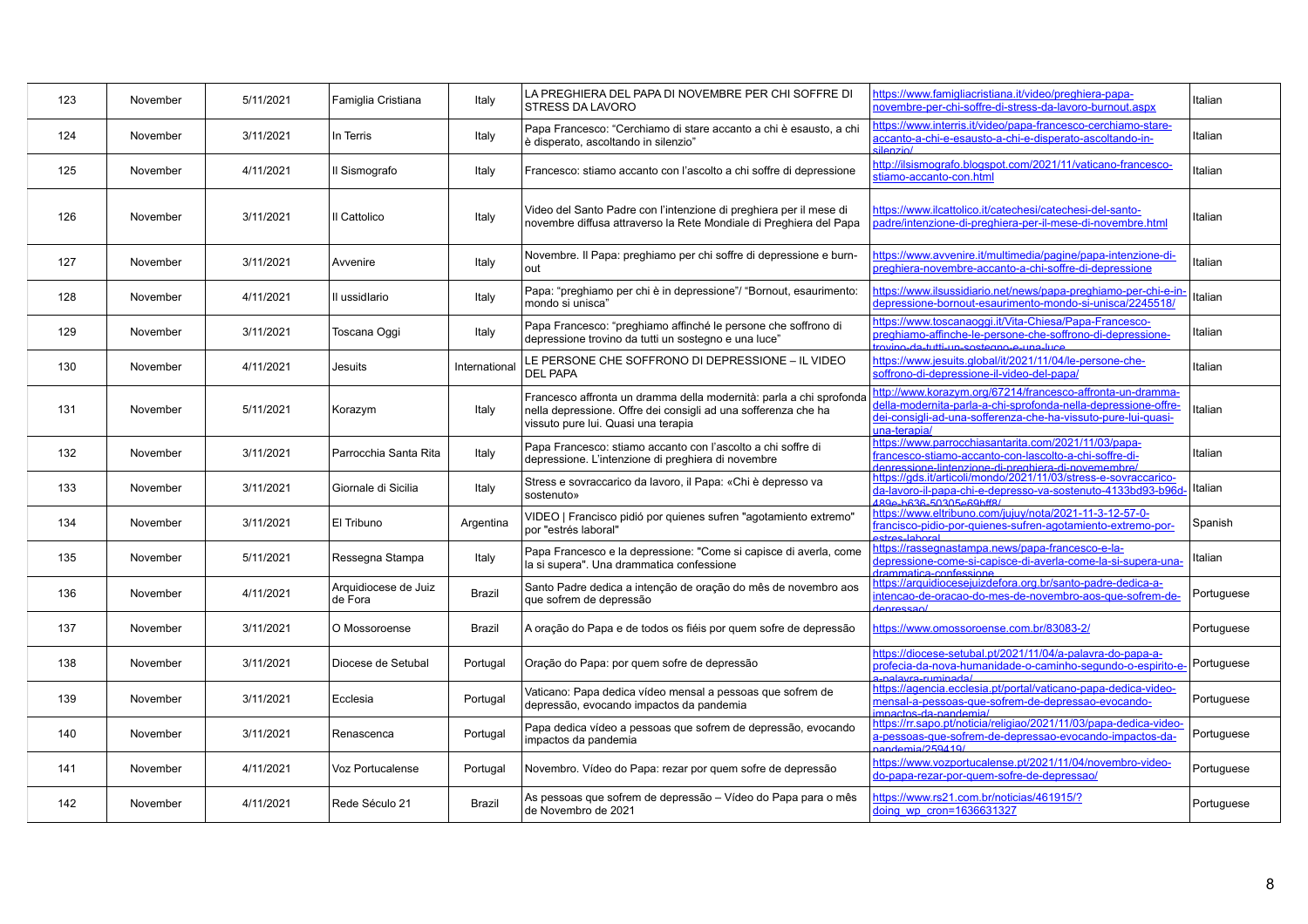| 143 | November | 3/11/2021 | As pessoas que<br>sofrem de depressão     | Brazil        | Paróquia São Francisco de Assis                                                                   | https://www.portadeassis.com.br/publicacoes/galeria-de-<br>videos/216-videos-do-papa/19055-as-pessoas-que-sofrem-de-                                             | Portuguese |
|-----|----------|-----------|-------------------------------------------|---------------|---------------------------------------------------------------------------------------------------|------------------------------------------------------------------------------------------------------------------------------------------------------------------|------------|
| 144 | November | 8/11/2021 | Jesuitas                                  | Brazil        | Em vídeo, Papa pede proximidade a quem sofre com a exaustão                                       | https://www.jesuitasbrasil.org.br/2021/11/08/em-video-papa-<br>pede-proximidade-a-quem-sofre-com-a-exaustao/                                                     | Portuguese |
| 145 | November | 3/11/2021 | Aci Digital                               | International | Vídeo de intenção de oração 2021: Papa pede rezar pelas pessoas<br>com depressão                  | https://www.acidigital.com/noticias/video-de-intencao-de-<br>oracao-2021-papa-pede-rezar-pelas-pessoas-com-depressao-<br>30793                                   | Portuguese |
| 146 | November | 3/11/2021 | <b>CNBB</b>                               | <b>Brazil</b> | Novembro: Pessoas que sofrem de depressão                                                         | https://cnbbsul3.org.br/videos/novembro/                                                                                                                         | Portuguese |
| 147 | November | 4/11/2021 | Diocese de Cachoeiro                      | <b>Brazil</b> | Depressão e esgotamento                                                                           | http://www.diocesecachoeiro.org.br/ler.asp?codigo=4956                                                                                                           | Portuguese |
| 148 | November | 3/11/2021 | Vida e Familia                            | <b>Brazil</b> | Papa Francisco pede oração pelas pessoas que sofrem com a<br>depressão                            | http://vidaefamilia.org.br/papa-francisco-pede-oracao-pelas-<br>pessoas-que-sofrem-com-a-depressao/                                                              | Portuguese |
| 149 | November | 3/11/2021 | Diocese de<br>Floranópolis                | Brazil        | Intenção do Papa em novembro: por quem sofre de depressão                                         | https://arquifln.org.br/noticias/intencao-do-papa-em-novembro-<br>por-quem-sofre-de-depressao/                                                                   | Portuguese |
| 150 | November | 3/11/2021 | Passo a Rezar                             | Portugal      | PAPA PEDE PROXIMIDADE A QUEM SOFRE DE DEPRESSÃO                                                   | https://www.passo-a-rezar.net/news/papa-pede-proximidade-a-<br>quem-sofre-de-depresso                                                                            | Portuguese |
| 151 | November | 4/11/2021 | <b>CNBB</b>                               | <b>Brazil</b> | Santo Padre dedica a intenção de oração do mês de novembro aos<br>que sofrem de depressão         | https://www.cnbbleste2.org.br/noticia/santo-padre-dedica-a-<br>intencao-de-oracao-do-mes-de-novembro-aos-que-sofrem-de-<br>denressan-04112021-090919             | Portuguese |
| 152 | November | 3/11/2021 | O Sao Pablo                               | <b>Brazil</b> | A oração do Papa e de todos os fiéis por quem sofre de depressão                                  | https://osaopaulo.org.br/vaticano/a-oracao-do-papa-e-de-todos-<br>os-fieis-por-quem-sofre-de-depressao/                                                          | Portuguese |
| 153 | November | 3/11/2021 | Aleteia                                   | Portugal      | Estresse e depressão: Papa pede proximidade a quem sofre com a<br>exaustão                        | https://pt.aleteia.org/2021/11/03/estresse-e-depressao-papa-<br>pede-proximidade-a-quem-sofre-com-a-exaustao/                                                    | Portuguese |
| 154 | November | 3/11/2021 | Igreja dos<br>Capuchinhos                 | Brazil        | Vídeo de intenção de oração 2021: Papa pede rezar pelas pessoas<br>com depressão                  | https://igrejadoscapuchinhos.org.br/video-de-intencao-de-<br>oracao-2021-papa-pede-rezar-pelas-pessoas-com-depressao/                                            | Portuguese |
| 155 | November | 4/11/2021 | Franciscanos                              | Brazil        | A oração do Papa e de todos os fiéis por quem sofre de depressão                                  | https://franciscanos.org.br/noticias/a-oracao-do-papa-e-de-<br>todos-os-fieis-por-quem-sofre-de-depressao.html#gsc.tab=0                                         | Portuguese |
| 156 | November | 3/11/2021 | Arquidiocese de<br>Ribeirão Preto         | <b>Brazil</b> | Estresse, depressão e esgotamento extremo: o Papa pede<br>proximidade a quem sofre com a exaustão | https://arquidioceserp.org.br/estresse-depressao-e-<br>esgotamento-extremo-o-papa-pede-proximidade-a-quem-sofre<br>nm-a-exaustan/                                | Portuguese |
| 157 | November | 3/11/2021 | Encontro com Cristo                       | Brazil        | Em novembro, Papa reza por pessoas que sofrem de depressão                                        | https://encontrocomcristo.com.br/em-novembro-papa-reza-por-<br>pessoas-que-sofrem-de-depressao/                                                                  | Portuguese |
| 158 | November | 4/11/2021 | Arquidioese de<br>Mariana                 | <b>Brazil</b> | Em novembro, o Papa Francisco nos convida a rezar pelas pessoas<br>que sofrem de depressão        | https://argmariana.com.br/noticia/em-novembro-o-papa-<br>rancisco-nos-convida-a-rezar-pelas-pessoas-que-sofrem-de-<br>Antessan                                   | Portuguese |
| 159 | November | 4/11/2021 | iMissio                                   | International | Intenção do Papa para o mês de novembro 2021                                                      | https://www.imissio.net/artigos/54/4418/intencao-do-papa-para-<br>o-mes-de-novembro-2021/                                                                        | Portuguese |
| 160 | November | 5/11/2021 | Catedral Metropolitana<br>de Juiz de Fora | <b>Brazil</b> | SANTO PADRE DEDICA A INTENÇÃO DE ORAÇÃO DO MÊS DE<br>NOVEMBRO AOS QUE SOFREM DE DEPRESSÃO         | https://www.catedralif.org.br/index.php/noticias/9-<br>destagues/2539-santo-padre-dedica-a-intencao-de-oracao-do-<br>mes-de-novembro-aos-que-sofrem-de-depressao | Portuguese |
| 161 | November | 3/11/2021 | Diocese de Patos de<br>Mina               | <b>Brazil</b> | A ORAÇÃO DO PAPA E DE TODOS OS FIÉIS POR QUEM SOFRE<br>DE DEPRESSÃO                               | https://diocesedepatosdeminas.org.br/noticia/a-oracao-do-<br>papa-e-de-todos-os-fieis-por-quem-sofre-de-depressao/                                               | Portuguese |
| 162 | November | 9/11/2021 | misericordia.org.br                       | <b>Brazil</b> | Novembro: intenção da oração do Papa e de todos os fiéis é por<br>quem sofre de depressão         | https://misericordia.org.br/formacoes/novembro-intencao-da-<br>oracao-do-papa-e-de-todos-os-fieis-e-por-quem-sofre-de-<br>Joseannet                              | Portuguese |
| 163 | November | 3/11/2021 | Milícia da Imaculada                      | <b>Brazil</b> | Papa divulga intenção de orações de novembro                                                      | https://www.miliciadaimaculada.org.br/noticias/igreja/papa-<br>divulga-oracoes-novembro                                                                          | Portuguese |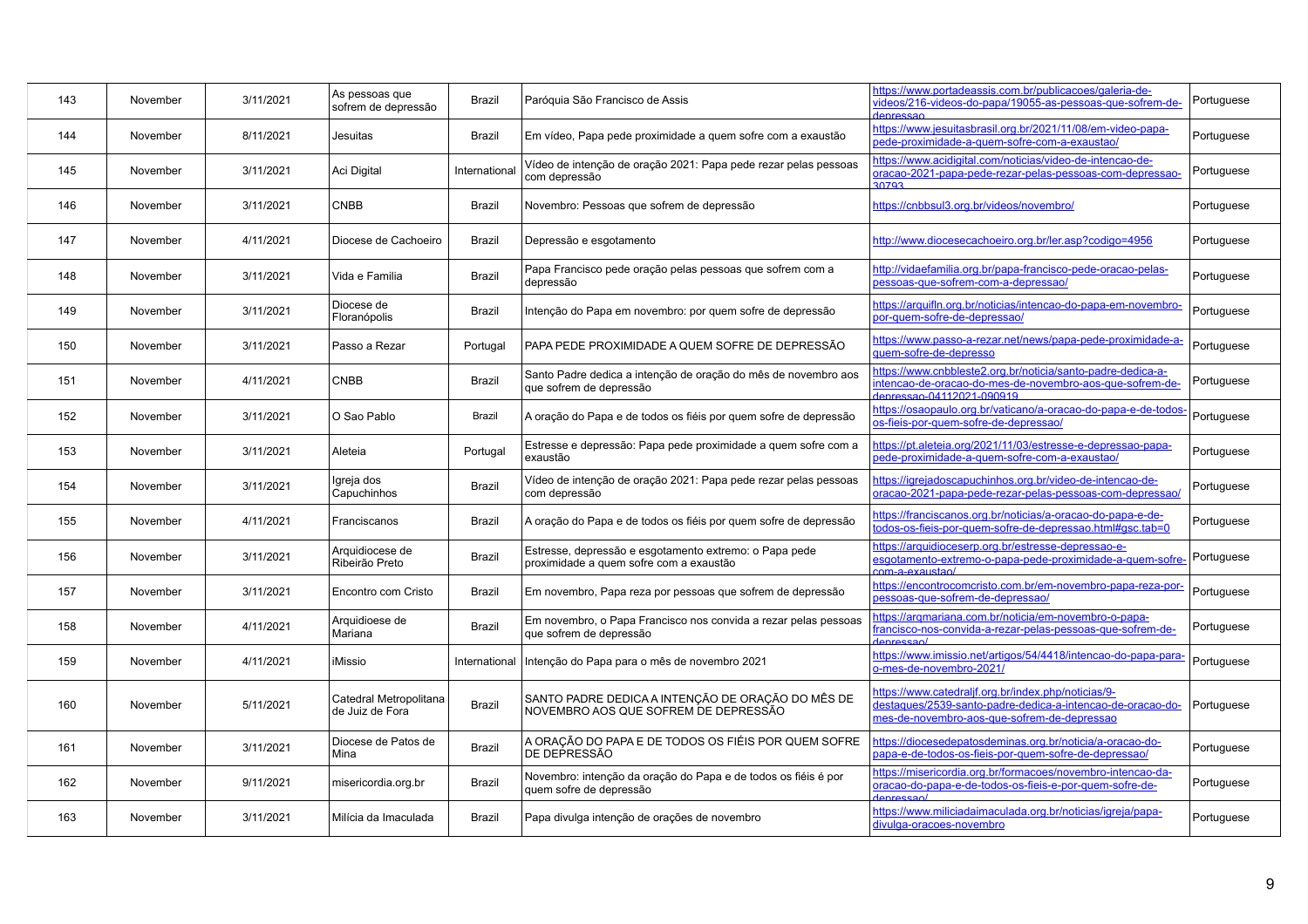| 164 | November | 3/11/2021 | Diocese de Caruaru                    | Brazil        | A oração do Papa e de todos os fiéis por quem sofre de depressão.                                                           | https://diocesedecaruaru.org/a-oracao-do-papa-e-de-todos-os-<br>ieis-por-quem-sofre-de-depressao/                                         | Portuguese |
|-----|----------|-----------|---------------------------------------|---------------|-----------------------------------------------------------------------------------------------------------------------------|-------------------------------------------------------------------------------------------------------------------------------------------|------------|
| 165 | November | 3/11/2021 | Fé Católica                           | <b>Brazil</b> | Intenção de Oração do Papa Francisco: pelas pessoas que sofrem<br>de depressão                                              | https://fecatolica.com.br/noticia/intencao-de-oracao-do-papa-<br>rancisco-pelas-pessoas-que-sofrem-de-depressao                           | Portuguese |
| 166 | November | 4/11/2021 | Arquidiocese de<br>Cuiabá             | <b>Brazil</b> | A oração do Papa e de todos os fiéis por quem sofre de depressão                                                            | https://www.arquidiocesecuiaba.org.br/?p=26431                                                                                            | Portuguese |
| 167 | November | 4/11/2021 | Alianca FM                            | Brazil        | A ORAÇÃO DO PAPA E DE TODOS OS FIÉIS POR QUEM SOFRE<br>DE DEPRESSÃO                                                         | http://alianca.fm.br/noticias/interna/15051                                                                                               | Portuguese |
| 168 | November | 4/11/2021 | Xavieranos                            | <b>Brazil</b> | A ORAÇÃO DO PAPA PELOS QUE SOFREM DEPRESSÃO                                                                                 | https://www.xaverianos.org.br/noticias-e-<br>artigos/novidades/2124-a-oracao-do-papa-pelos-que-sofrem-<br>heresan                         | Portuguese |
| 169 | November | 4/11/2021 | Diocese de Cachoeiro<br>de Itapemirim | <b>Brazil</b> | Depressão e esgotamento                                                                                                     | https://www.diocesecachoeiro.org.br/ler.asp?codigo=4956                                                                                   | Portuguese |
| 170 | November | 3/11/2021 | Schoenstatt                           | <b>Brazil</b> | Rezemos pelas pessoas que sofrem com a depressão                                                                            | https://schoenstatt.org.br/2021/11/04/rezemos-pelas-pessoas-<br>que-sofrem-com-a-depressao/                                               | Portuguese |
| 171 | November | 3/11/2021 | Catolica net                          | <b>Brazil</b> | Video de intencao 2021: Papa pede rezar pelas pessoas com<br>depressao                                                      | https://catolicanet.net/wp-cnet/video-de-intencao-de-oracao-<br>2021-papa-pede-rezar-pelas-pessoas-com-depressao/                         | Portuguese |
| 172 | November | 3/11/2021 | Terra de Miranda<br><b>Noticias</b>   | Portugal      | O Papa Francisco está atento aos sofrimentos do tempo presente                                                              | https://terrademirandanoticias.pt/                                                                                                        | Portuguese |
| 173 | November | 3/11/2021 | <b>KZ Post</b>                        | Kazakhstan    | As pessoas que sofrem de depressão - O Vídeo do Papa -<br>Novembro de 2021                                                  | https://kzpost.info/ex/p7uLq8StlYGMnN0/as-pessoas-que-<br>sofrem-de-depress-o-o-v-deo-do-papa-novembro-de-2021                            | Portuguese |
| 174 | November | 4/11/2021 | Instituto Humanitas<br>Unisinos       | <b>Brazil</b> | A oração do Papa e de todos os fiéis por quem sofre de depressão.<br>O vídeo do Papa                                        | http://www.ihu.unisinos.br/614202-a-oracao-do-papa-e-de-<br>todos-os-fieis-por-quem-sofre-de-depressao-o-video-do-papa                    | Portuguese |
| 175 | November | 3/11/2021 | Cancao Nova                           | Brazil        | Em novembro, Papa reza por pessoas que sofrem de depressão                                                                  | https://noticias.cancaonova.<br>com/especiais/pontificado/francisco/em-novembro-papa-reza-<br><u>nor-pessoas-que-sofrem-de-depressao/</u> | Portuguese |
| 176 | November | 3/11/2021 | Prelazia de Borba                     | <b>Brazil</b> | El vídeo del Papa de noviembre: personas que sufren depresión                                                               | https://prelaziadeborbaam.org.br/o-video-do-papa-de-<br>novembro-pessoas-que-sofrem-de-depressao/                                         | Portuguese |
| 177 | November | 4/11/2021 | Jesuits                               | International | LES PERSONNES QUI SOUFFRENT DE DÉPRESSION – LA<br>VIDÉO DU PAPE                                                             | https://www.jesuits.global/fr/2021/11/04/les-personnes-qui-<br>souffrent-de-depression-la-video-du-pape/                                  | French     |
| 178 | November | 4/11/2021 | Catho bel                             | Belgium       | Video – Le pape prie pour les personnes souffrant de dépression                                                             | https://www.cathobel.be/2021/11/video-le-pape-prie-pour-les-<br>personnes-souffrant-de-depression/                                        | French     |
| 179 | November | 3/11/2021 | Cath ch                               | Switzerland   | En novembre, le pape invite à prier pour les personnes en<br>dépression                                                     | https://www.cath.ch/newsf/en-novembre-le-pape-invite-a-prier-<br>pour-les-personnes-en-depression/                                        | French     |
| 180 | November | 3/11/2021 | Aleteia                               | International | Le pape François appelle à prier pour les personnes souffrant de<br>dépression                                              | https://fr.aleteia.org/2021/11/03/le-pape-francois-appelle-a-<br>prier-pour-les-personnes-souffrant-de-depression/                        | French     |
| 181 | November | 3/11/2021 | Réseau mondial de<br>prière du Pape   | France        | STRESS, DÉPRESSION ET ÉPUISEMENT EXTRÊME : LE PAPE<br>NOUS DEMANDE D'ÊTRE PROCHES DE CEUX QUI SE SENTENT<br><b>DÉPASSÉS</b> | https://www.prieraucoeurdumonde.net/etre-proches-de-ceux-<br>qui-se-sentent-depasses/                                                     | French     |
| 182 | November | 3/11/2021 | Diocèse de Chambéry                   | France        | PRIONS POUR LES PERSONNES QUI SOUFFRENT DE<br><b>DÉPRESSION</b>                                                             | https://communication.catholique-savoie.fr/Prions-pour-les-<br>personnes-qui-souffrent-de-depression.html                                 | French     |
| 183 | November | 3/11/2021 | ÉVÊCHÉ DE SAINT-<br><b>HYACINTHE</b>  | France        | Prions pour les personnes qui souffrent de dépression ou de burnout                                                         | https://www.ecdsh.org/depression-et-burnout/                                                                                              | French     |
| 184 | November | 3/11/2021 | Ordo Fratrum Minorum<br>Capuccinorum  | Italy         | Intentions du Saint Père                                                                                                    | https://www.ofmcap.org/fr/notizie/altre-notizie/item/4983-<br>sentire-cum-ecclesia-2021-11                                                | French     |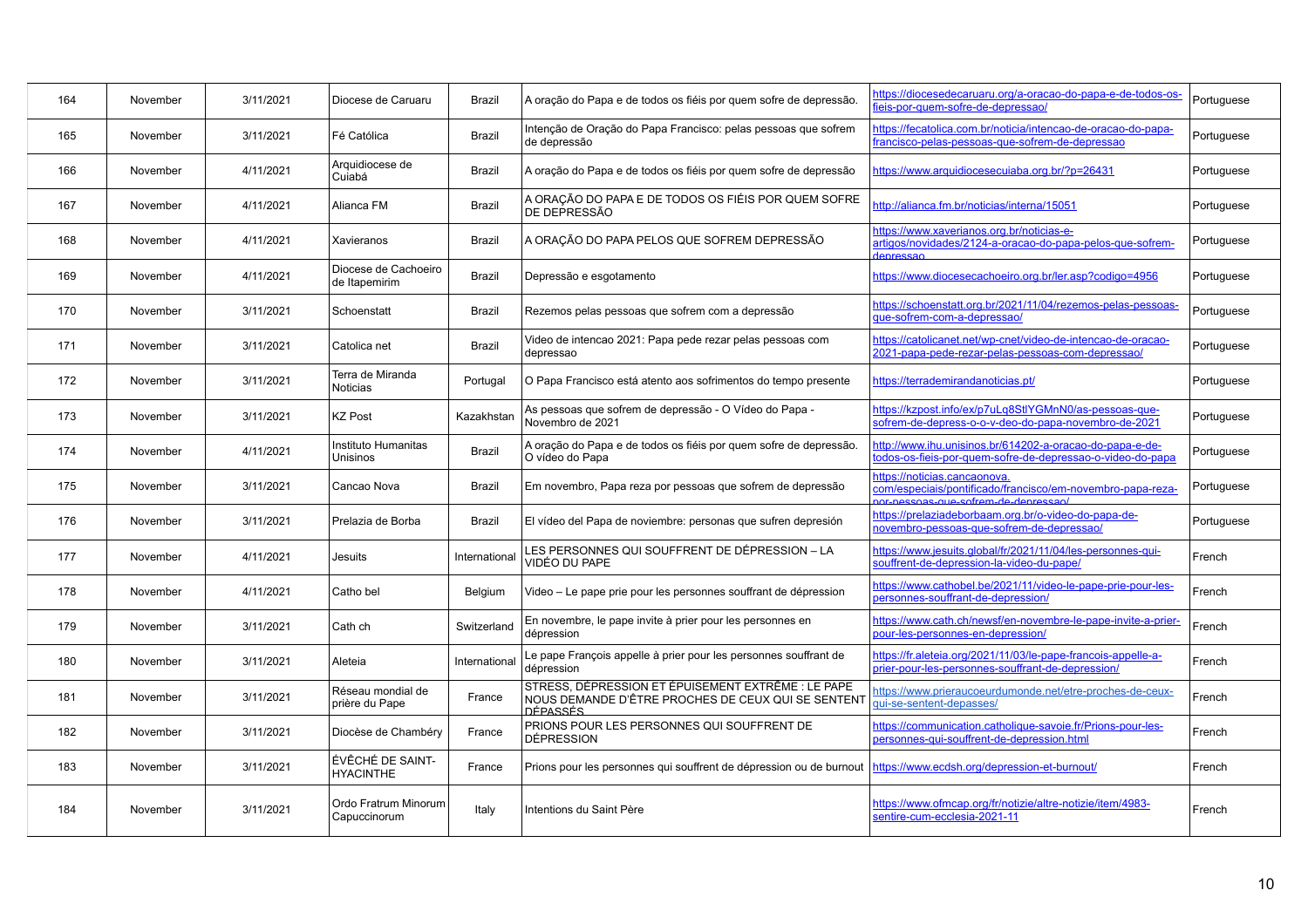| 185 | November | 3/11/2021  | Diocese de Tours                                     | France               | <b>INTENTIONS DE 11.2021</b>                                                                              | https://diocesedetours.catholique.fr/etre-<br>chretien/prier/intentions-de-priere-du-saint-pere/                                                      | French |
|-----|----------|------------|------------------------------------------------------|----------------------|-----------------------------------------------------------------------------------------------------------|-------------------------------------------------------------------------------------------------------------------------------------------------------|--------|
| 186 | November | 8/11/2021  | Paroisses Boulay                                     | France               | VIDEO DU PAPE - NOVEMBRE 2021                                                                             | https://paroissesboulay.com/?p=3704                                                                                                                   | French |
| 187 | November | 3/11/2021  | Dioese de Nimes                                      | France               | La vidéo du mois                                                                                          | https://www.nimes-catholique.fr/filinfocom-du-mois-de-<br>novembre-2021/                                                                              | French |
| 188 | November | 3/11/2021  | <b>Jesuites</b>                                      | Occidental<br>Europe | La Vidéo du Pape – novembre 2021 – Prier pour les personnes<br>souffrant de dépression                    | https://www.jesuites.com/la-video-du-pape-novembre-2021-<br>prier-pour-les-personnes-souffrant-de-depression/                                         | French |
| 189 | November | 15/11/2021 | Église catholique en<br>France                       | France               | Prions pour les personnes qui souffrent de dépression - Intention de<br>prière du Pape pour novembre 2021 | https://eglise.catholique.fr/approfondir-sa-foi/prier/intentions-de-<br>priere-du-pape/520619-pour-pour-les-personnes-qui-souffrent-<br>\noissemeb_eh | French |
| 190 | November | 3/11/2021  | Diocese Saint-Etienne                                | France               | Nous sommes également invités à nous unir aux intentions<br>mensuelles du pape François                   | https://www.diocese-saintetienne.fr/notre-eveque/intentions-de-<br>priere-de-mgr-bataille                                                             | French |
| 191 | November | 3/11/2021  | Chapelle Notre-Dame<br>de la Medaille<br>Miraculeuse | France               | Intention de prière du Pape pour novembre 2021                                                            | https://www.chapellenotredamedelamedaillemiraculeuse.com/                                                                                             | French |
| 192 | November | 3/11/2021  | KTO                                                  | France               | Les vidéos du Pape : Les personnes qui souffrent de dépression -<br>novembre 2021                         | https://www.ktotv.com/article/les-videos-du-pape                                                                                                      | French |
| 193 | November | 3/11/2021  | Paroisse Saint-<br>Saturnin                          | France               | NOVEMBRE 2021 : Les personnes qui souffrent de dépression                                                 | https://saintsaturnin.org/novembre-2021-les-personnes-qui-<br>souffrent-de-depression/                                                                | French |
| 194 | November | 3/11/2021  | Zenit                                                | France               | « La Vidéo du Pape » : « Etre proches de ceux qui sont épuisés et<br>désespérés »                         | https://fr.zenit.org/2021/11/03/la-video-du-pape-etre-proches-<br>de-ceux-qui-sont-epuises-et-desesperes/                                             | French |
| 195 | November | 4/11/2021  | Schoenstatt                                          | International        | Menschen, die unter Depressionen leiden: Das Video vom Papst                                              | https://schoenstatt.com/de/menschen-die-unter-depressionen-<br>eiden-das-video-vom-papst/                                                             | German |
| 196 | November | 12/11/2021 | L'osservatore Romano                                 | Italy                | Für Menschen, die unter Depressionen leiden                                                               | https://www.osservatoreromano.va/de/news/2021-11/ted-<br>045/fuer-menschen-die-unter-depressionen-leiden.html                                         | German |
| 197 | November | 3/11/2021  | Christus Koenig                                      | Germany              | Papst Franziskus ruft zum Gebet für Menschen mit Depression                                               | https://christuskoenig-neuenstein.drs.de/geistliche-<br>mpulse/mediathek.html                                                                         | German |
| 198 | November | 3/11/2021  | Domradio                                             | Germany              | Licht im Dunkel                                                                                           | https://www.domradio.de/themen/papst-franziskus/2021-11-<br>01/licht-im-dunkel-das-gebetsanliegen-des-papstes-fuer-den-<br><b>Ovember</b>             | German |
| 199 | November | 3/11/2021  | katholisch-informiert.<br>ch                         |                      | Switzerland   Papst Franziskus ruft zum Gebet für Menschen mit Depression                                 | http://katholisch-informiert.ch/2021/11/papst-franziskus-ruft-<br>zum-gebet-fuer-menschen-mit-depression/                                             | German |
| 200 | November | 5/11/2021  | Comboni                                              | International        | Das Video des Papstes, November 2021: "Menschen, die unter<br>Depressionen leiden"                        | https://www.comboni.org/de/contenuti/113737                                                                                                           | German |
| 201 | November | 3/11/2021  | Bistum                                               | Germany              | Für Menschen, die unter Depressionen leiden                                                               | https://www.bistum-trier.de/glaube-spiritualitaet/glauben-<br>leben/beten-mit-papst-bischof/aktueller-monat/november-<br>$2021/21 = 0$                | German |
| 202 | November | 3/11/2021  | Radio Maria                                          | Austria              | Beten mit Papst Franziskus                                                                                | https://www.radiomaria.at/beten/beten-mit-papst-franziskus/                                                                                           | German |
| 203 | November | 3/11/2021  | Parochie Heilige<br>Geest                            |                      | Netherlands Nieuws uit Rome                                                                               | https://www.parochieheiligegeest.nl/samenleven-en-de-<br>kerk/nieuws-rome-2017/                                                                       | Dutch  |
| 204 | November | 5/11/2021  | Kerk Net                                             | Belgium              | Paus: wat als je lijdt aan depressie of extreme uitputting                                                | https://www.kerknet.be/gebedsnetwerk-van-de-<br>paus/inspiratie/paus-wat-als-je-lijdt-aan-depressie-extreme-<br>ithutting                             | Dutch  |
| 205 | November | 3/11/2021  | Bijbelcitaat                                         | Belgium              | Paus: wat als je lijdt aan depressie of extreme uitputting                                                | https://www.bijbelcitaat.be/paus-wat-als-je-lijdt-aan-depressie-<br>of-extreme-uitputting/                                                            | Dutch  |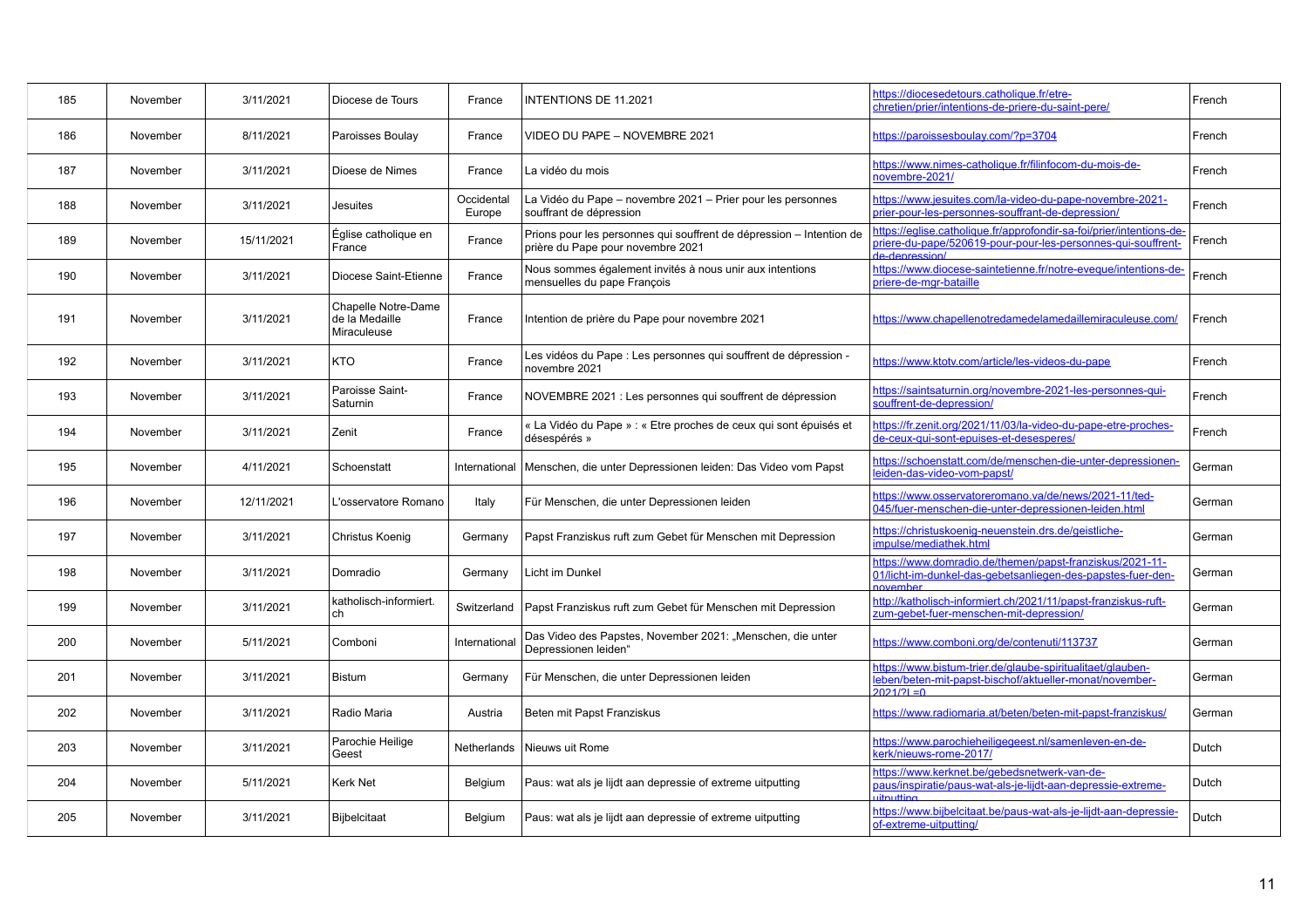| 206 | November | 3/11/2021 | Sint Antonius van<br>Paduaparochie      |         | Netherlands   DE VIDEO VAN DE PAUS NOVEMBER 2021                                   | https://www.sintantoniusparochie.nl/video-van-de-paus-juli-<br>$2021 - 2 - 2 - 2 - 2$                                                                                | Dutch      |
|-----|----------|-----------|-----------------------------------------|---------|------------------------------------------------------------------------------------|----------------------------------------------------------------------------------------------------------------------------------------------------------------------|------------|
| 207 | November | 5/11/2021 | Opus Dei                                |         | International   Paus: mensen met een depressie                                     | https://opusdei.org/nl-be/article/paus-mensen-met-een-<br>depressie/                                                                                                 | Dutch      |
| 208 | November | 3/11/2021 | Opus Dei                                |         | International   Paus: mensen met een depressie                                     | https://opusdei.org/nl/article/paus-mensen-met-een-depressie/                                                                                                        | Dutch      |
| 209 | November | 3/11/2021 | Dòng Tên Việt Nam                       | Vietnam | Đức Thánh Cha kêu gọi cầu nguyện cho những người đang bị suy<br>nhược              | https://dongten.net/2021/11/06/giao-hoi-tuan-gua-1-11-7-11-<br>2021/                                                                                                 | Vietnamese |
| 210 | November | 4/11/2021 | Hoi Ai Mo Cha Truong<br><b>Buu Diep</b> | Vietnam | Ý CẦU NGUYỆN THÁNG MƯỜI MỘT: CẦU CHO NHỮNG AI ĐANG<br><b>SUY NHƯỢC</b>             | http://www.chadiepucchau.com/2021/11/04/y-cau-nguyen-<br>hang-muoi-mot-cau-cho-nhung-ai-dang-suy-nhuoc/                                                              | Vietnamese |
| 211 | November | 3/11/2021 | Giáo Phân Kon Tum                       | Vietnam | Ý cầu nguyện tháng 11: ĐTC kêu gọi cầu nguyện cho những người<br>đang bi suy nhược | https://giaophankontum.com/tin-tuc/giao-phan-kontum/ban-tin-<br>tong-hop-trong-tuan-31-10-06-11-2021                                                                 | Vietnamese |
| 212 | November | 5/11/2021 | HỘI ĐỒNG GIÁM<br><b>MUC VIÊT NAM</b>    | Vietnam | Ý cầu nguyên tháng 11: ĐTC kêu gọi cầu nguyên cho những người<br>đang bi suy nhược | https://hdgmvietnam.com/chi-tiet/y-cau-nguyen-thang-11-dtc-<br>eu-goi-cau-nguyen-cho-nhung-nguoi-dang-bi-suy-nhuoc-<br>14007                                         | Vietnamese |
| 213 | November | 3/11/2021 | Giáo Phân Cần Thơ                       | Vietnam | ĐTC kêu gọi cầu nguyện cho những người đang bị suy nhược                           | https://gpcantho.com/y-cau-nguyen-thang-11-dtc-keu-goi-cau-<br>nguyen-cho-nhung-nguoi-dang-bi-suy-nhuoc/                                                             | Vietnamese |
| 214 | November | 5/11/2021 | DÒNG CON ĐỨC ME<br>PHÙ HỘ VIỆT NAM      | Vietnam | Ý cầu nguyện tháng 11: ĐTC kêu gọi cầu nguyện cho những người<br>đang bị suy nhược | http://fmavtn.org/y-cau-nguyen-thang-11-dtc-keu-goi-cau-<br>nguyen-cho-nhung-nguoi-dang-bi-suy-nhuoc/                                                                | Vietnamese |
| 215 | November | 6/11/2021 | Tòa Giám Mục Thái<br><b>B</b> inh       | Vietnam | Ý CẦU NGUYỆN THÁNG 11: ĐTC KÊU GỌI CẦU NGUYỆN CHO<br>NHỮNG NGƯỜI ĐANG BỊ SUY NHƯỢC | http://giaophanthaibinh.org/y-cau-nguyen-thang-11-dtc-keu-goi-<br>cau-nguyen-cho-nhung-nguoi-dang-bi-suy-nhuoc.html                                                  | Vietnamese |
| 216 | November | 3/11/2021 | <b>GIÁO XÚ VINH</b><br><b>HU'O'NG</b>   | Vietnam | Ý cầu nguyên tháng 11: ĐTC kêu gọi cầu nguyên cho những người<br>đang bị suy nhược | https://gxvinhhuong.net/giao-xu-vinh-huong-online/giao-hoi-<br>toan-cau/y-cau-nguyen-thang-11-dtc-keu-goi-cau-nguyen-cho-<br>hung-nguni-dang-hi-suy-nhung-12569 html | Vietnamese |
| 217 | November | 4/11/2021 | Gia đình                                | Vietnam | Ý cầu nguyên tháng 11-2021                                                         | https://lebaotinhbmt.com/Tin-tuc/y-cau-nguyen-thang-11-2021-<br>2501.html                                                                                            | Vietnamese |
| 218 | November | 5/11/2021 | Giáo phận Hưng Hóa                      | Vietnam | Ý Cầu Nguyện Tháng 11: ĐTC Kêu Gọi Cầu Nguyện Cho Những<br>Người Đang Bi Suy Nhược | http://www.mtghunghoa.org/vi/suy-niem/2021/11/81E20BE5/y-<br>cau-nguyen-thang-11-dtc-keu-goi-cau-nguyen-cho-nhung-<br><u>nguni-dang-hi-suv-nhunc/</u>                | Vietnamese |
| 219 | November | 5/11/2021 | GIÁO XỨ THIÊN ÂN                        | Vietnam | Ý CẦU NGUYỆN THÁNG 11: ĐTC KÊU GỌI CẦU NGUYỆN CHO<br>NHỮNG NGƯỜI ĐANG BI SUY NHƯỢC | http://giaoxuthienan.net/y-cau-nguyen-thang-11-dtc-keu-goi-<br>cau-nguyen-cho-nhung-nguoi-dang-bi-suy-nhuoc/                                                         | Vietnamese |
| 220 | November | 5/11/2021 | Giáo Phân Phú<br>Cường                  | Vietnam | Ý CẦU NGUYỆN THÁNG 11: ĐTC KÊU GỌI CẦU NGUYỆN CHO<br>NHỮNG NGƯỜI ĐANG BỊ SUY NHƯỢC | https://giaophanphucuong.org/duc-giao-hoang/y-cau-nguyen-<br>thang-11-dtc-keu-goi-cau-nguyen-cho-nhung-nguoi-dang-bi-<br>$m$ -nhuoc-28027 html                       | Vietnamese |
| 221 | November | 5/11/2021 | ong Chua Thuong<br>Xot Hat Tan Sonnhi   | Vietnam | Ý cầu nguyện tháng 11: ĐTC kêu gọi cầu nguyện cho những người<br>đang bi suy nhược | https://longchuathuongxothattansonnhi.com/y-cau-nguyen-<br>thang-11-dtc-keu-goi-cau-nguyen-cho-nhung-nguoi-dang-bi-<br>$l$ \ought-vus                                | Vietnamese |
| 222 | November | 5/11/2021 | Hoi Dong Chua Giesu<br>Thuong Xot       | Vietnam | Ý cầu nguyên tháng 11: ĐTC kêu gọi cầu nguyên cho những người<br>đang bị suy nhược | http://odmyn.org/2021/11/05/y-cau-nguyen-thang-11-dtc-keu-<br>goi-cau-nguyen-cho-nhung-nguoi-dang-bi-suy-nhuoc/                                                      | Vietnamese |
| 223 | November | 3/11/2021 | Diocese de Macau                        | China   | 2021年11月 -- 為飽受憂鬱之苦的人                                                              | https://www.catholic.org.mo/list-35/2584                                                                                                                             | Chinese    |
| 224 | November | 3/11/2021 | Diocese de Macau                        | China   | Novembro de 2021 - Pessoas que sofrem de depressão                                 | https://www.catholic.org.mo/pt/list-35/909                                                                                                                           | Portuguese |
| 225 | November | 3/11/2021 | Diocese de Macau                        | China   | November: People who suffer from depression                                        | https://www.catholic.org.mo/en/list-35/1369                                                                                                                          | English    |
| 226 | November | 3/11/2021 | <b>SL Media</b>                         |         | International  教宗2021年11月祈禱意向: 為受憂鬱症之苦的人                                           | https://slmedia.org/ch/blog/apostleship-of-prayer-2021-11                                                                                                            | Chinese    |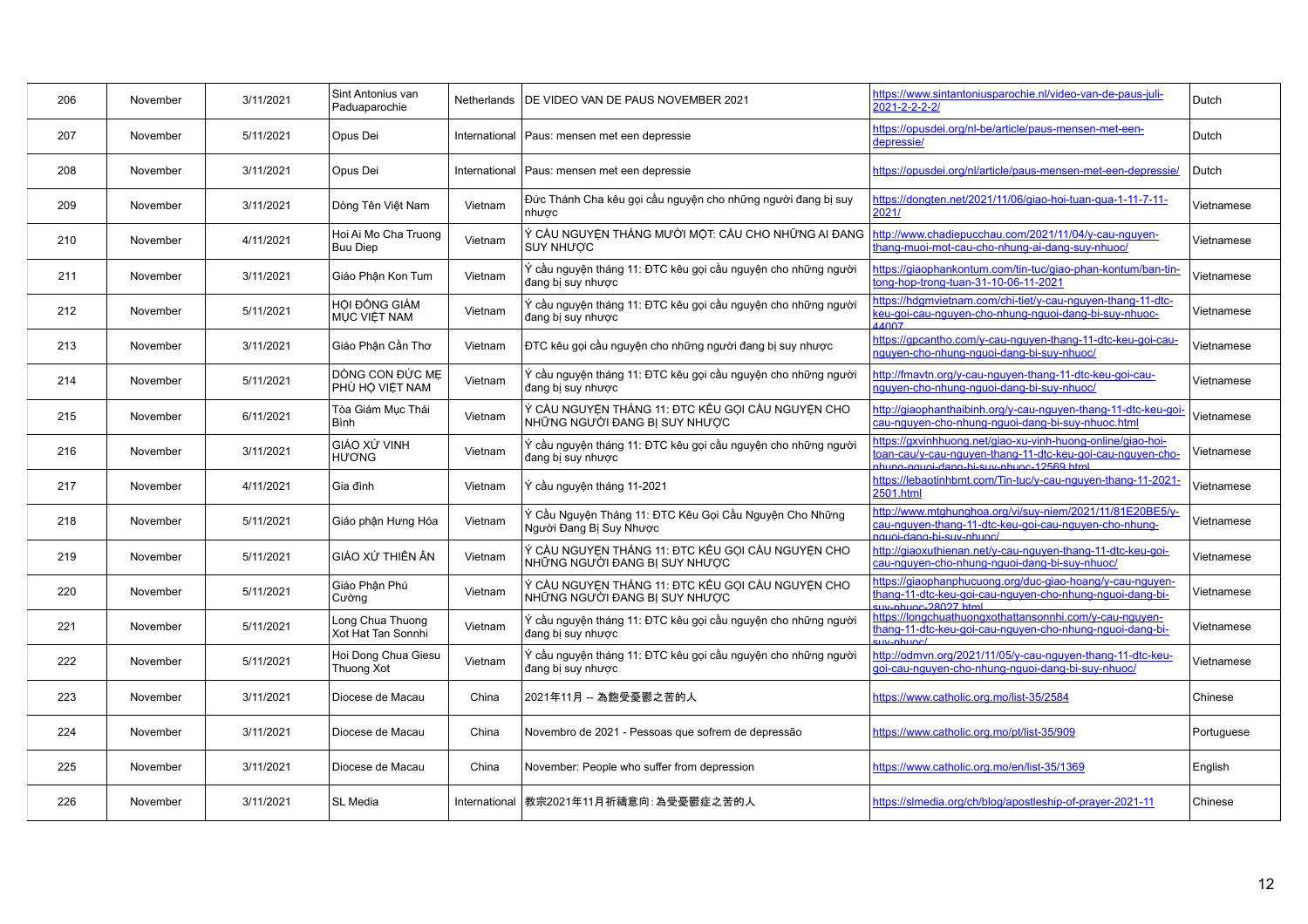| 227 | November | 15/11/2021 | Cardinal Tien Junior<br>College of Healthcare<br>and Management              | Taiwan    | 常年期第三十三主日聖馬爾谷福音十三:24-32)                                                                                         | https://www.ctcn.edu.tw/Catholic.aspx                                                                                                                               | Chinese |
|-----|----------|------------|------------------------------------------------------------------------------|-----------|------------------------------------------------------------------------------------------------------------------|---------------------------------------------------------------------------------------------------------------------------------------------------------------------|---------|
| 228 | November | 3/11/2021  | 六度网                                                                          | China     | 教宗2021年11月祈祷意向:为饱受忧郁之苦的人祈祷                                                                                       | https://6do.news/article/5223501-24                                                                                                                                 | Chinese |
| 229 | November | 3/11/2021  | Our Lady of the<br>Rosary Church                                             | China     | 2021年11月總意向:為受憂鬱症之苦的人                                                                                            | https://olrchurch.catholic.org.hk/?p=7598                                                                                                                           | Chinese |
| 230 | November | 3/11/2021  | Apostleship of Prayer                                                        | Taiwan    | 教宗意向--11月總意向                                                                                                     | http://www.apostleshipofprayer.tw/                                                                                                                                  | Chinese |
| 231 | November | 3/11/2021  | LPJ                                                                          | Jerusalem |                                                                                                                  | https://www.lpj.org/ar/videos/item-1633413453.html   اعتداءات جنسية على أطفال ِ البابا فرنسيس حزين "للحقيقة المروعة"                                                | Arabic  |
| 232 | November | 3/11/2021  | Zenit                                                                        | Arabia    | فيديو البابا: الاقتر اب ممّن يعانون الاكتئاب أو الإر هاق                                                         | https://ar.zenit.org/2021/11/04/%D9%81%D9%8A%D8%AF%<br>09%8A%D9%88-%D8%A7%D9%84%D8%A8%D8%A7%D8%<br>A8%D8%A7-%D8%A7%D9%84%D8%A7%D9%82%D8%AA%                         | Arabic  |
| 233 | November | 5/11/2021  | Iglesia Católica de<br>Montevideo                                            | Uruguay   | El video del Papa para el mes de noviembre                                                                       | https://icm.org.uy/el-video-del-papa-para-el-mes-de-noviembre/                                                                                                      | Spanish |
| 234 | November | 3/11/2021  | Diario de Cuyo                                                               | Argentina | En YouTube, Francisco pidió por quienes sufren "agotamiento<br>extremo" por "estrés laboral"                     | https://www.diariodecuyo.com.ar/mundo/En-YouTube-<br>Francisco-pidio-por-quienes-sufren-agotamiento-extremo-por-<br>stres-laboral-20211104-0016 html                | Spanish |
| 235 | November | 3/11/2021  | Nuestra Señora de las<br><b>Mercedes</b>                                     | Chile     | Intención de oración para noviembre del Papa Francisco                                                           | http://www.parroquialoscastanos.cl/detalle.php?id=MjEzOA==                                                                                                          | Spanish |
| 236 | November | 3/11/2021  | <b>VA Television</b>                                                         | Spain     | Las personas que sufren depresión – El Video del Papa 11 –<br>Noviembre 2021                                     | https://vatelevision.com/las-personas-que-sufren-depresion-el-<br>video-del-papa-11-noviembre-2021/                                                                 | Spanish |
| 237 | November | 8/11/2021  | Radio Maria                                                                  | Argentina | Las personas con depresión en la intención del Papa para<br>noviembre                                            | https://radiomaria.org.ar/papa-francisco/las-personas-con-<br>depresion-en-la-intencion-del-papa-para-noviembre/                                                    | Spanish |
| 238 | November | 3/11/2021  | Dominicas de la<br>Anunciata                                                 | Spain     | EL VIDEO DEL PAPA NOVIEMBRE 2021 LAS PERSONAS QUE<br>SUFREN DEPRESIÓN                                            | https://www.dominicasanunciata.org/noticias/el-video-del-papa-<br>noviembre-2021-las-personas-que-sufren-depresion/                                                 | Spanish |
| 239 | November | 3/11/2021  | Apostolado Seglar                                                            | Spain     | Vídeo del Papa. Noviembre 2021. Las personas que sufren<br>depresión: "Las palabras de Jesús también les ayudan" | https://laicosarchicompostela.com/video-del-papa-noviembre-<br>2021-las-personas-que-sufren-depresion-las-palabras-de-<br><u>ssus-tambien-les-avudan/</u>           | Spanish |
| 240 | November | 3/11/2021  | Diócesis de Piedras<br>Negras                                                | Mexico    | Personas con depresión en la oración del Papa - Video                                                            | https://midiocesis.com/personas-con-depresion-en-la-oracion-<br>del-papa-video/                                                                                     | Spanish |
| 241 | November | 5/11/2021  | Bisbat de Sant Feliu                                                         | Spain     | El vídeo del papa - noviembre 2021                                                                               | https://bisbatsantfeliu.cat/es/el-video-del-papa-noviembre-2021/ Spanish                                                                                            |         |
| 242 | November | 5/11/2021  | Bisbat de Sant Feliu                                                         | Spain     | El vídeo del papa - novembre 2021                                                                                | https://bisbatsantfeliu.cat/el-video-del-papa-novembre-2021/                                                                                                        | Catalan |
| 243 | November | 16/11/2021 | Luce di Maria                                                                | Italy     | Papa Francesco e il suo invito: ecco per chi pregare – Video                                                     | https://www.lalucedimaria.it/papa-francesco-e-il-suo-invito-<br>ecco-per-chi-pregare-video/                                                                         | Italian |
| 244 | November | 24/11/2021 | Newsletter -<br>Association of Catholic<br>Mental Health<br><b>Ministers</b> |           | International PRAY WITH THE POPE THIS MONTH                                                                      | https://osv.omeclk.com/portal/public/ViewCommInBrowser.jsp?<br><b>Sv4%</b><br>2BeOSSuczO59xJ2InU1qCrvlxpEKXAVJCFUL9Mv2uWzOdBe<br>%2FpPCvv6VWdPaH81F6Nn6xD0%2Fo0%3DA | English |
| 245 | November | 4/11/2021  | cirkev.cz                                                                    | Czechia   | Listopadový úmysl modlitby s papežem: Za lidi trpící depresí                                                     | https://www.cirkey.cz/cs/aktuality/211104listopadovy-umysl-<br>modlitby-s-papezem-za-lidi-trpici-depresi                                                            | Czech   |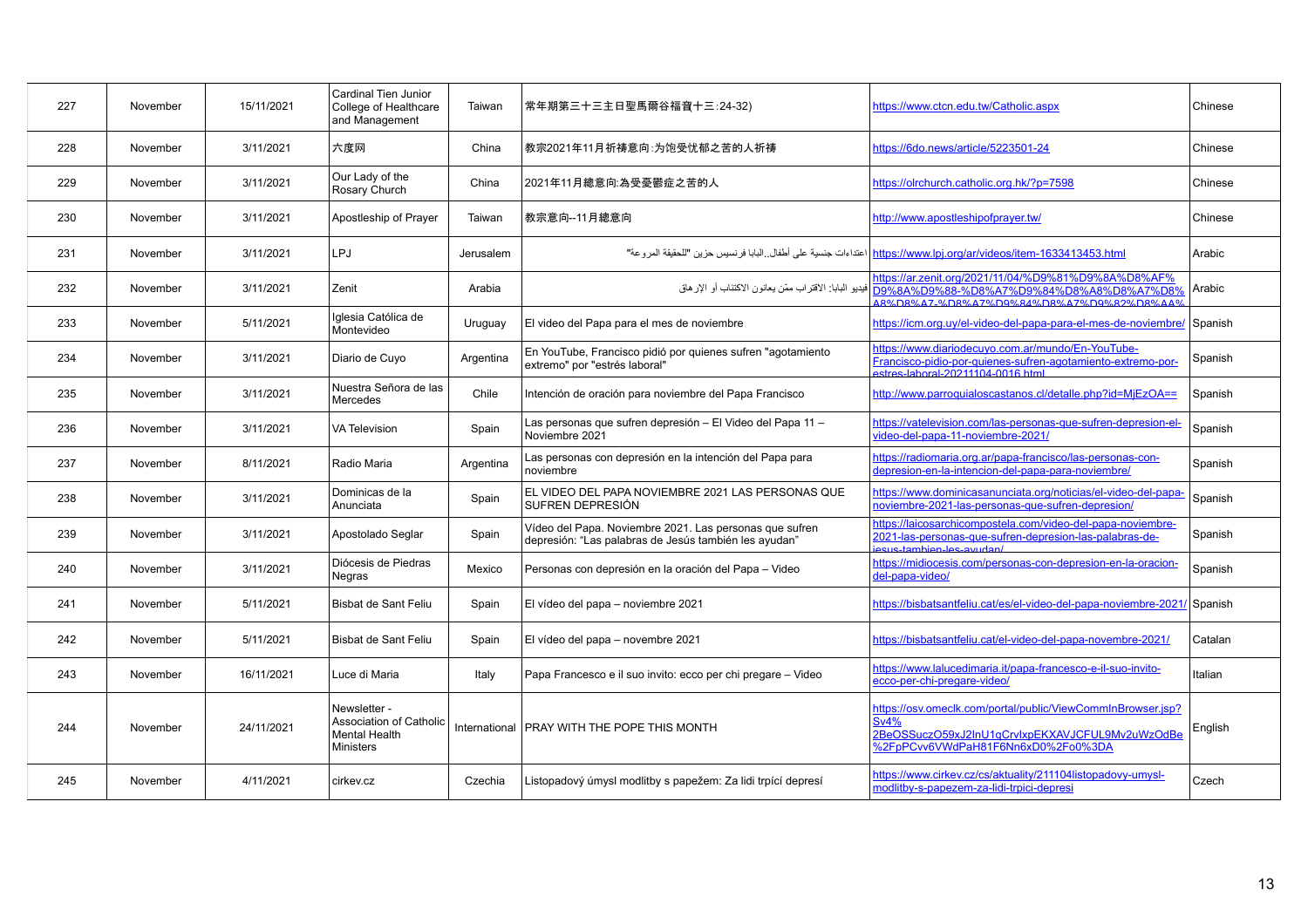| 246 | November | 3/11/2021  | <b>Association of Catholic</b><br><b>Mental Health</b><br><b>Ministers</b> | International | Pope Francis calls on the Catholic Church to "pray that people who<br>suffer from depression or burnout will find support and a light that<br>opens them up to life" in his prayer intention for the month of<br>November | https://catholicmhm.org/media                                                                                                                                                          | English |
|-----|----------|------------|----------------------------------------------------------------------------|---------------|---------------------------------------------------------------------------------------------------------------------------------------------------------------------------------------------------------------------------|----------------------------------------------------------------------------------------------------------------------------------------------------------------------------------------|---------|
| 247 | November | 3/11/2021  | <b>McAuley College</b><br>Grafton                                          | Italy         | HEALTH & WELLBEING                                                                                                                                                                                                        | https://www.grafslism.catholic.edu.au/schoolnews?nid=37                                                                                                                                | English |
| 248 | November | 3/11/2021  | Newmarket-on-Fergus<br>Parish                                              | Ireland       | For November 2021, we join the Holy Father in praying for:                                                                                                                                                                | https://www.newmarketonferqusparish.ie/reflection/for-<br>november-2021-we-join-the-holy-father-in-praying-for/                                                                        | English |
| 249 | November | 3/11/2021  | Pope's Preaver<br><b>Worldwide Network</b>                                 | <b>USA</b>    | People who suffer from depression - November Pope Video                                                                                                                                                                   | https://popesprayerusa.net/2021/11/03/people-suffer-<br>depression-november-pope-video/                                                                                                | English |
| 250 | November | 3/11/2021  | Corpus Christi<br>Catholic Church                                          | <b>USA</b>    | People Who Suffer from Depression                                                                                                                                                                                         | https://www.corpuschristisc.org/parish-information.html                                                                                                                                | English |
| 251 | November | 5/11/2021  | Sangguniang Laiko ng<br>Pilipinas                                          | Philippines   | Pope's November prayer intention: For those who suffer from<br>depression                                                                                                                                                 | https://www.cbcplaiko.org/2021/11/05/popes-prayer-intention-<br>for-november/                                                                                                          | English |
| 252 | November | 3/11/2021  | Alteteia                                                                   | International | Depression and anxiety: Pope's November intention is that people<br>get the help they need                                                                                                                                | https://aleteia.org/2021/11/03/depression-and-burnout-popes-<br>november-intention-is-for-those-feeling-overwhelmed/                                                                   | English |
| 253 | November | 3/11/2021  | <b>CRTN</b>                                                                | Germany       | Pope video: NOVEMBER   People who suffer from depression                                                                                                                                                                  | https://crtn.org/en/video-del-papa-noviembre-las-personas-que-<br>sufren-depresion/                                                                                                    | English |
| 254 | November | 4/11/2021  | La Croix                                                                   | International | Pope focuses on "people who suffer from depression" in prayer<br>intention for November                                                                                                                                   | https://international.la-croix.com/news/religion/pope-focuses-<br>on-people-who-suffer-from-depression-in-prayer-intention-for-<br>nvember/15157                                       | English |
| 255 | November | 20/11/2021 | Good Samaritan<br><b>Ministries</b>                                        | <b>USA</b>    | PRAY WITH THE POPE THE MONTH                                                                                                                                                                                              | https://www.goodsamhelena.org/pope-francis-pray-that-people-<br>who-suffer-from-depression-or-burn-out-will-find-support-and-a-<br>nht-that-onens-them-un-to-life/                     | English |
| 256 | November | 10/11/2021 | America Magazine                                                           | <b>USA</b>    | Supporting Pope Francis' Prayers for Mental Health                                                                                                                                                                        | https://marketplace.americamagazine.org/classified/supporting-<br>pope-francis-prayers-for-mental-health/                                                                              | English |
| 257 | November | 4/11/2021  | Diocese of Scranton                                                        | <b>USA</b>    | People experiencing depression often need someone to talk to, and<br>they can benefit from psychological counseling and reading what<br>Jesus has to say, Pope Francis said.                                              | https://www.dioceseofscranton.org/category/news/page/2/                                                                                                                                | English |
| 258 | November | 3/11/2021  | <b>Blessed Frédéric</b><br>Ozanam Parish                                   | Canada        | November - People Who Suffer From Depression                                                                                                                                                                              | https://blessedozanam.ca/popes-intention                                                                                                                                               | English |
| 259 | November | 3/11/2021  | De Lise College                                                            | UK            | The Pope Video                                                                                                                                                                                                            | https://www.delisle.org.uk/1502/the-pope-video                                                                                                                                         | English |
| 260 | November | 23/11/2021 | Laudato Si Movement                                                        | Vatican       | Climate anxiety: Do you know what it is?                                                                                                                                                                                  | https://laudatosimovement.org/2021/11/23/climate-anxiety-<br>what-is-it-en-news/                                                                                                       | English |
| 261 | November | 3/11/2021  | Paz Estéreo                                                                | Colombia      | Las personas con depresión en la intención de oración del Papa                                                                                                                                                            | https://pazestereo.com/las-personas-con-depresion-en-la-<br>intencion-de-oracion-del-papa/                                                                                             | Spanish |
| 262 | November | 3/11/2021  | Arquidiócesis de<br>Bogotá                                                 | Colombia      | Las personas con depresión en la intención del Papa para<br>noviembre 2021                                                                                                                                                | https://www.parroquiasanjorge.com/las-personas-con-<br>depresion-en-la-intencion-del-papa-para-noviembre-2021-<br>$11551$ html                                                         | Spanish |
| 263 | November | 3/11/2021  | Ecclesia                                                                   | Portugal      | El Papa pide rezar en noviembre por las personas con depresión                                                                                                                                                            | https://www.revistaecclesia.com/el-papa-pide-rezar-en-<br>noviembre-por-las-personas-con-depresion/                                                                                    | Spanish |
| 264 | November | 3/11/2021  | El Litoral                                                                 | Argentina     | El Papa Francisco pidió por quienes sufren "agotamiento extremo"<br>por "estrés laboral"                                                                                                                                  | https://www.ellitoral.com/index.php/id_um/326809-el-papa-<br>francisco-pidio-por-quienes-sufren-agotamiento-extremo-por-<br>stres-laboral-a-traves-de-voutube-internacionales-a-traves | Spanish |
| 265 | November | 5/11/2021  | El Testigo Fiel                                                            |               | El Santo Padre pide rezar en noviembre por las personas con<br>depresión                                                                                                                                                  | https://www.eltestigofiel.org/index.php?idu=nt_20501                                                                                                                                   | Spanish |